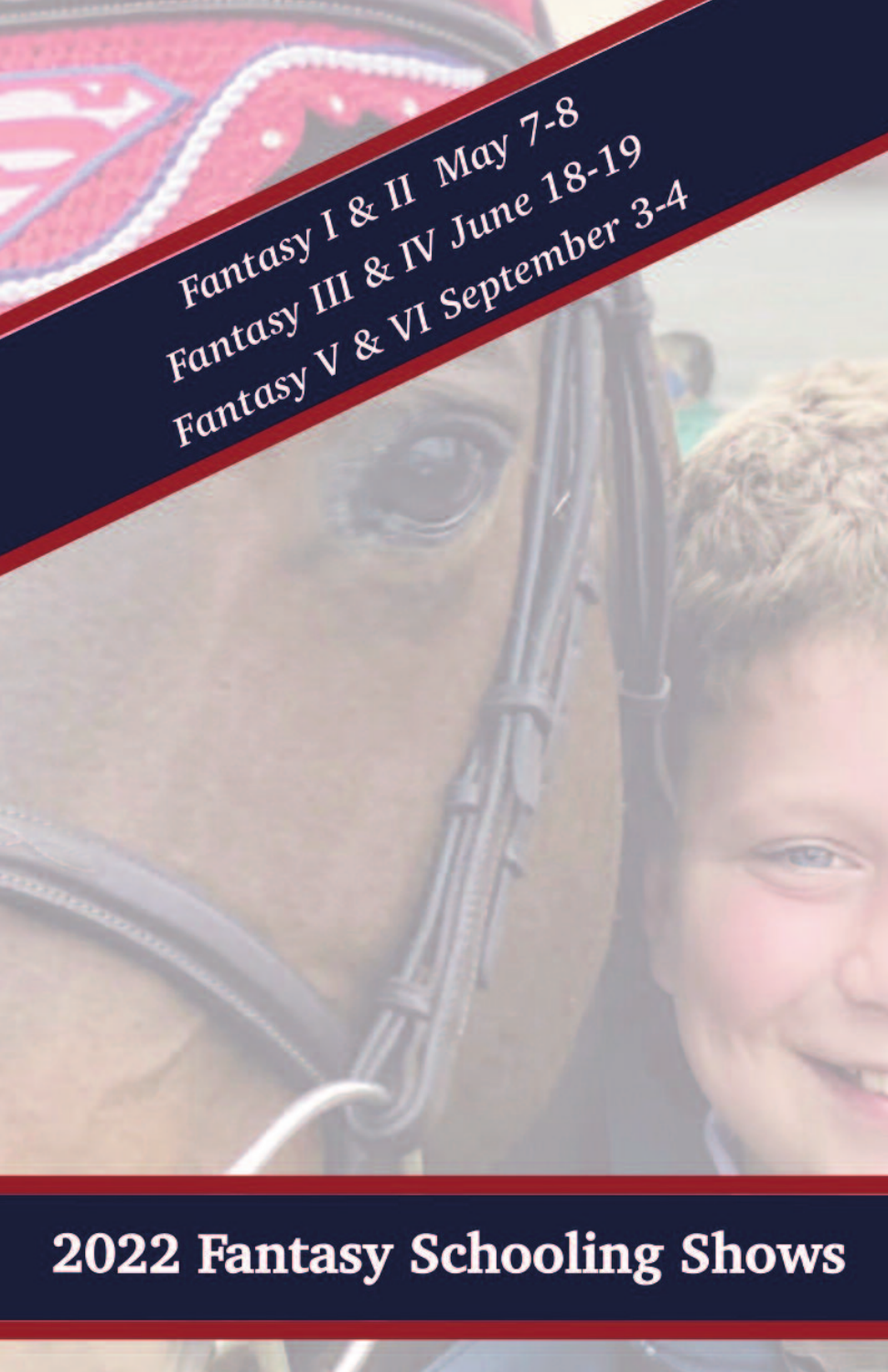

# **2022 Hott Horse Shows Tentative Schedule**

**Fantasy Schooling Show I & II May 7-8, 2022**

**Maffitt Lake Spring Gathering I & II (National H/J) May 11-15 and May 18-22, 2022**

**Mafffitt Lake Dressage Classic I & II (Dressage) June 11-12, 2022**

> **Fantasy Schooling Show III & IV June 18-19, 2022**

**Two Rivers Dressage Classic I & II (Dressage) July 30-31, 2022** 

**Two Rivers Summer Festival I & II (National H/J) August 3-7 and August 10-14, 2022**

> **Fantasy Schooling Show V & VI September 3-4, 2022**



Where Quality Counts

**www.maffittlakeequestriancenter.com**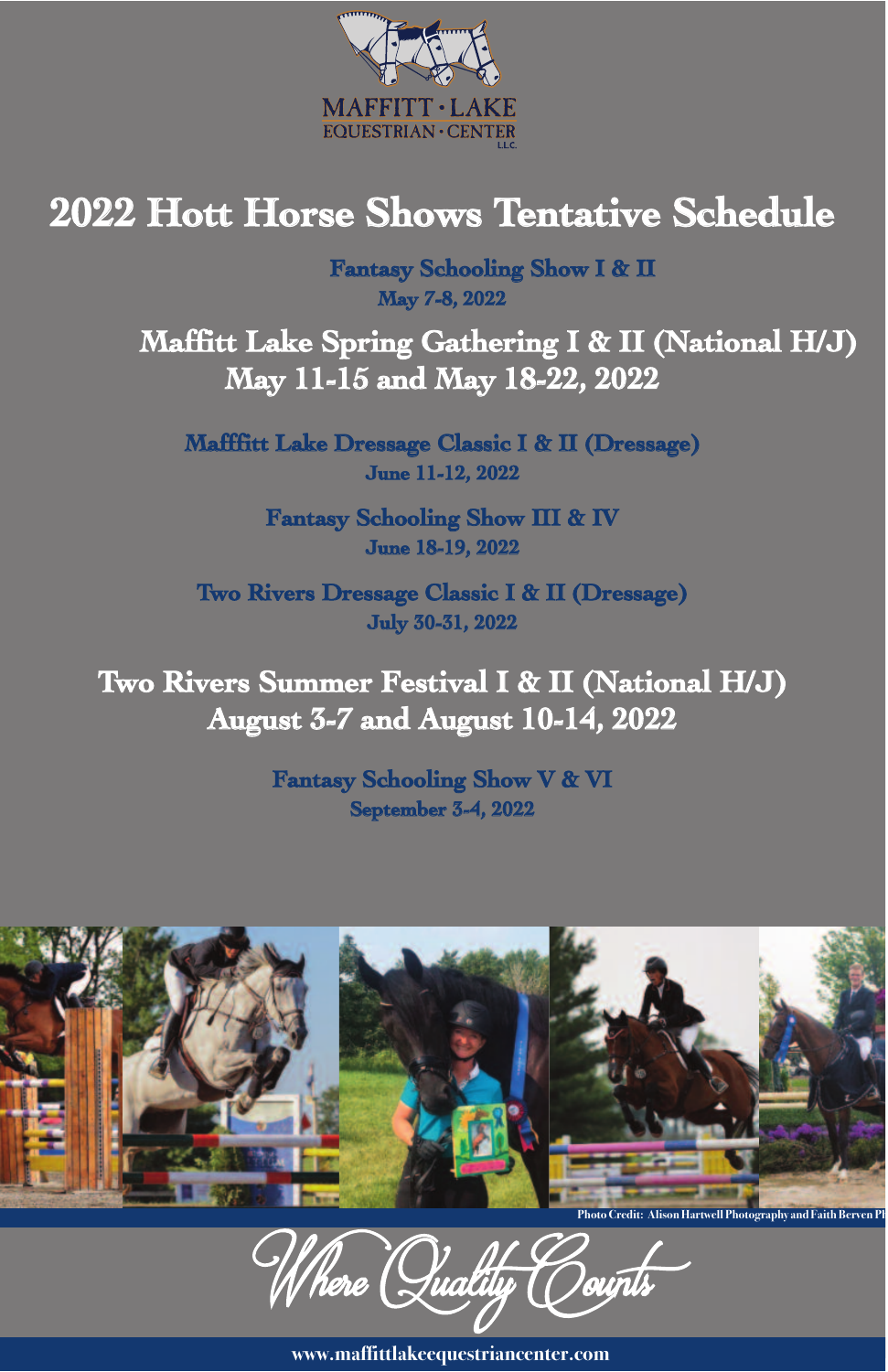# **2022 Fantasy Schooling Show Officials**

Show Manager: Tim Hott Secretary: Libby Hott Dressage Secretary: Anne Sushko Stalls/General Info: Libby Hott

#### **Fantasy Schooling Show I & II May 7-8, 2022 Dressage Entries Due April 29, 2022**

Hunter Judge: Michelle Jones Amserda, Missouri<br>
Jumper Judge: Tim Hott Cumming, Iowa Course Designer: Tim Hott *Cumming, Iowa* Sunday Dressage Judge: Rebecca O'Bea

Fim Hott **Cumming, Iowa**<br>
Tim Hott **Cumming, Iowa** 

#### **Fantasy Schooling Show III & IV June 18-19, 2022 Dressage Entries Due June 10, 2022**

Hunter Judge: The Lisa Gourley Council Bluffs, Iowa<br>Humper Judge: Tim Hott Cumming, Iowa Jumper Judge: Tim Hott Course Designer: Tim Hott *Cumming, Iowa* Sunday Dressage Judge: Eileen Ostlund Boone, Iowa

#### **Fantasy Schooling Show V & VI September 3-4, 2022 Dressage Entries Due August 26, 2022**

Hunter Judge: Robin Brightwell *Paola, Kansas* Course Designer: Tim Hott *Cumming, Iowa* Sunday Dressage Judge: Joyce Hardesty Kansas City, Missouri

**Cumming, Iowa**<br>Cumming, *Iowa*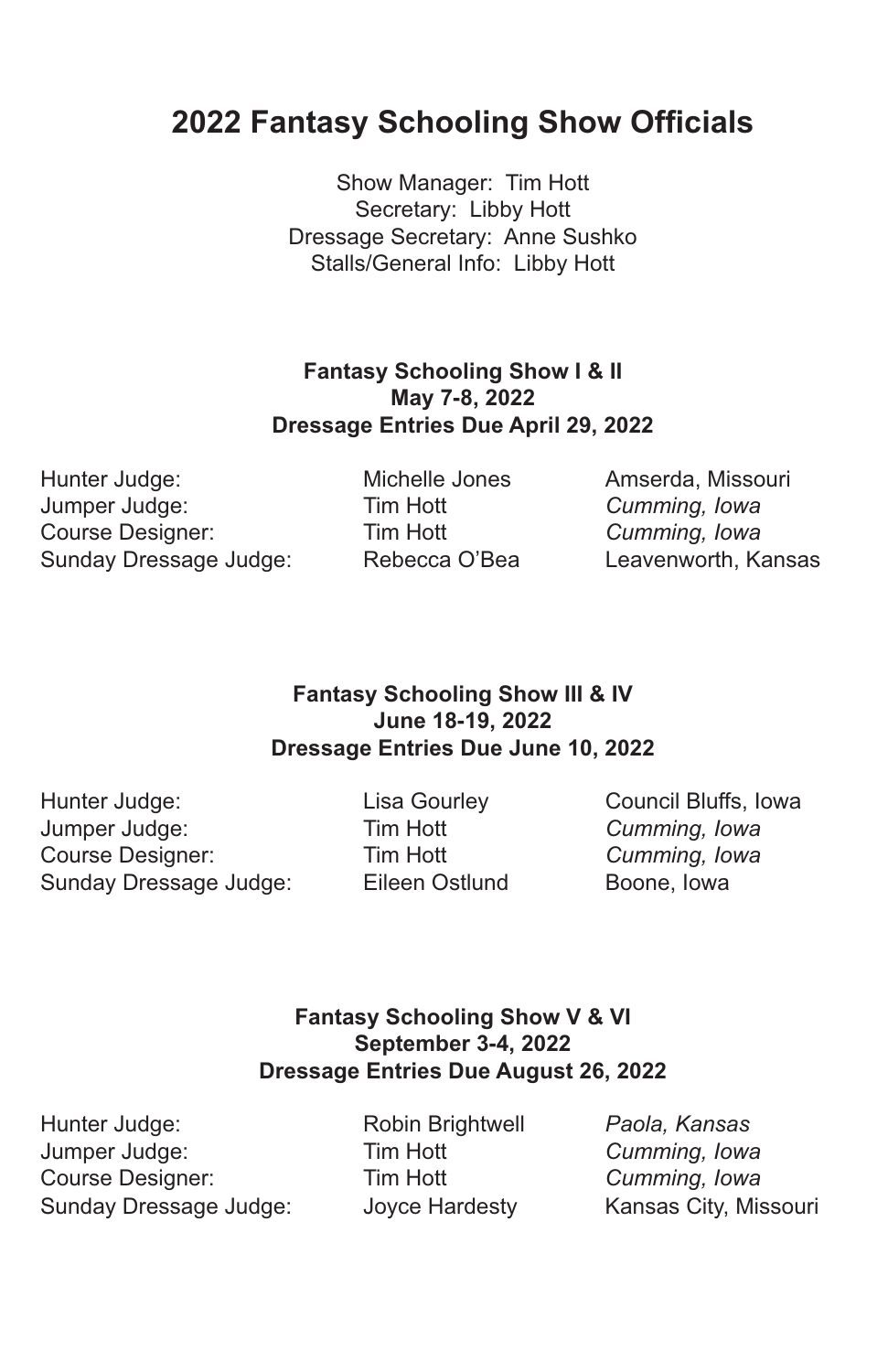# **Rules and Regulations**

#### **FANTASY MEMBERSHIP FEE**

In order to participate in the Fantasy Schooling Horse Shows, you must complete a membership form and submit a \$25 fee. Membership forms are available online and in the horse show office. Year End Awards will be presented to the Hunter/Jumper Divisions and Dressage Levels.

#### **Stabling**

196 permanent stalls are available on a "first entries with checks, first received basis" All stalls are 10 x 12 and have 1/4 swing-out doors with hook closure. It is recommended to bring double end snaps and stall chains. Stalls are \$35 per day or \$90 for Friday through Sunday. Bedding is **NOT** included in the cost of the stall. Stalls are available FRIDAY'S at 12PM, prior to first day of show.

#### **Non-Stabling Fee**

Any horse entered in the horse show, which is not stabled on the show grounds, will be charged a \$25 jump out fee.

#### **Non-Showing Fee/Grounds Fee**

Any horse or pony not entered in the horse show, but on the show grounds to school, will be charged a \$25 grounds fee.

#### **Entry Fees and Entries**

All Hunter/Jumper Class are \$20.00 per class or \$55 per division. Dressage classes are \$25.00 per class. CT Classes are \$40 per class. H/J entries must be submitted by the Friday before each show and Dressage entries are due **ONE WEEK** prior to the show date. **Entries received after the due date will be assessed a \$15 late entry fee. NO FAXED ENTRIES ALLOWED.** All ride times will be posted on the MLEC website at www.maffittlakeequestriancenter.com.

Mail all entries to Libby Hott at MLEC.

*Libby Hott 3297 105th Street Cumming, Iowa 50061*

#### **Non-Negotiable Checks**

Checks returned by the bank for any reason will be assessed a penalty of \$25 or 10% of the check amount, whichever is greater. Upon notification of a returned check, accounts will be given three (3) days to make full payment including the penalty, which must be paid by certified funds, cashier's check, money order or credit card.

#### **Horse Show Office**

The horse show office will be open on competition days one (1 hour prior to the first class of the day and thirty (30 minutes following the last class of the day. On non-competition days, the show office will be open on Friday from 2:00pm-5:00pm. All entries will charged a \$15 medic fee.

#### **Helmets**

**Properly fastened protective headgear which meets or exceeds ASTM/SEI standards for equestrian use and carries the SEI tag are required at all times while mounted at Maffitt Lake Equestrian Center.**

#### **Minors**

Parent(s) or guardian (s) of minor exhibitors shall hold the Horse Show Management and Facility harmless for any injury to such minor. No child's entry will be accepted or number issued unless entry is signed by a parent or LEGAL guardian. The signature of unrelated persons WILL NOT be accepted.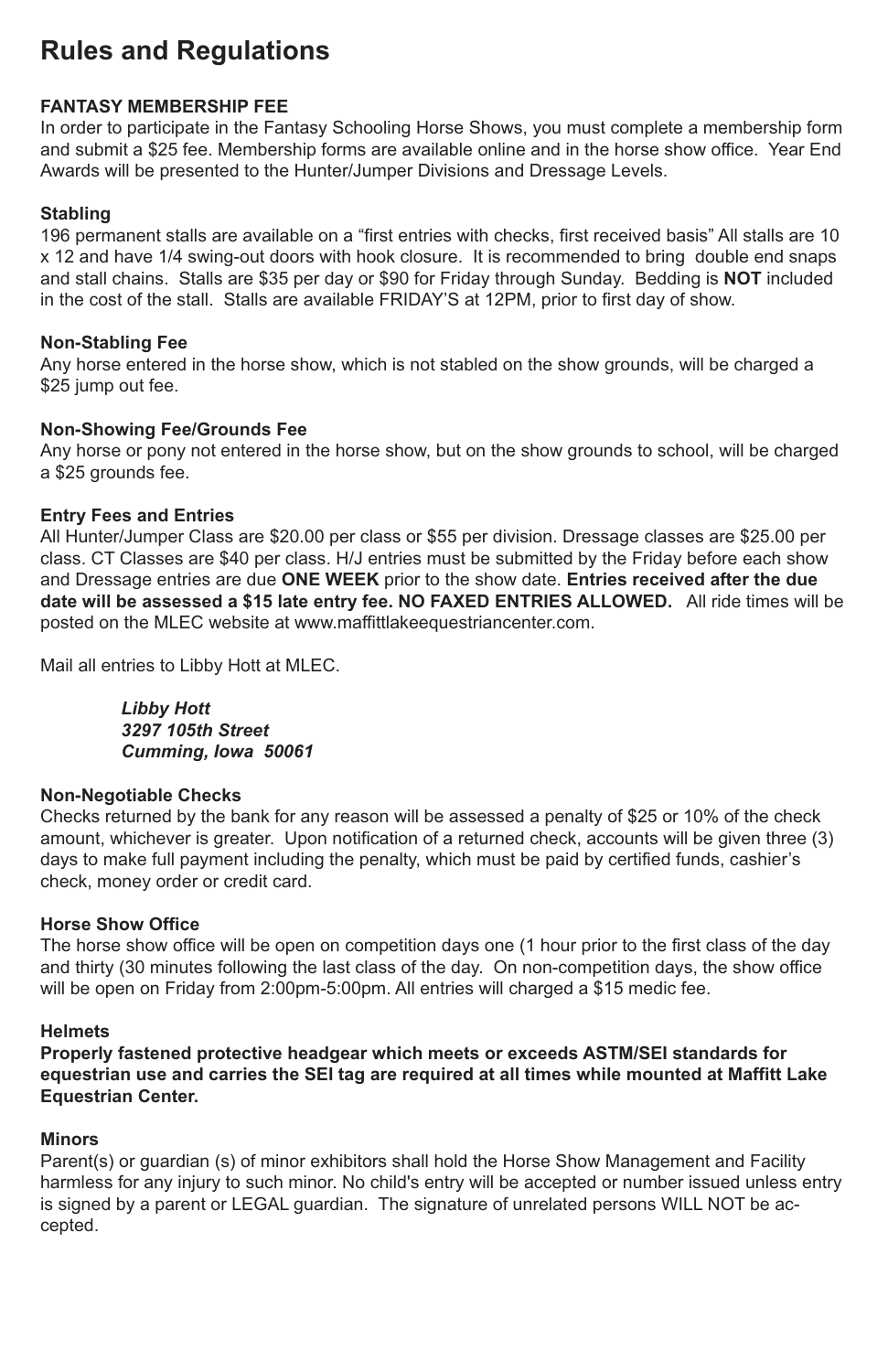#### **Paddocks**

A limited number of paddocks will be available to rent for a weekend fee of \$75. All paddocks will be reserved on a first come first served basis. No more than ONE horse per paddock at a time.

#### **Campers**

A limited amount of on-site camper spaces are available. Campers are \$85 per weekend or \$45 per night. All camper spots require a 50amp plug. Please bring the appropriate adapters if your camper is 30amp. Please contact Libby Hott at 515-306-1140 for arrangements.

#### **Parking**

Horse Trailers and Cars are asked to park in designated areas only. Parking in the Barn Area is STRICTLY PROHIBITED. Horse Vans and Trailers will be allowed in the stable areas only to load and unload. Repeat offenders will be fined and towed.

#### **Liability/Loss/Injury**

Neither the show grounds, show committee or show management or their respective officers will be liable for 1) injuries sustained in any way to exhibitors, spectators, sub contractors or employees; 2) any article of any kind or nature that may be lost, destroyed, stolen or injured in any manner – although precautions will be undertaken to protect the property of the exhibitors; 3) Any loss or damage that may occur to any horse on the grounds. Every horse entered for competition will be under the control of the horse show management. By participating in the show in any way, to include spectator, exhibitor, rider, trainer, agent, or employee or agent of any of the above agree to hold Hott Horse Shows, the Maffitt Lake Equestrian Center, LLC and their officials, harmless for any injury or loss suffered during or in connection with the show whether or not such injury or loss resulted directly or indirectly from the negligent acts or omissions of said officials, directors, employees or agents of the show. It shall be a condition of entry that each exhibitor shall hold this horse show blameless for any loss or accident to his/her horse(s), employee(s) or equipment which may occur from sickness, fire or otherwise.

#### **Bedding**

Shavings are \$10.00 a bag and may be ordered on the entry form or from the horse show office by 3pm on Friday and Saturday of each show. Shavings are **not** included with your stall. Exhibitors are allowed to bring in their own bagged shavings.

#### **Footing & Arena Dimensions**

All show arenas are limestone base with sand. Dimensions: Grand Prix Ring: 250' x 325'; Main Hunter Ring: 140' x 280'; Hunter Ring 2: 140' X 280'; Hunter Ring 3; 140' x 280'; All warm up arenas provide a limestone base with sand footing mixture.

#### **Payment**

All checks need to be made payable to Maffitt Lake Equestrian Center. MLEC does accept Master Card, Visa and Discover for a 3% surcharge fee.

#### **Leash Law**

All dogs must be on a leash or locked up when on show grounds. Any owner whose dog interrupts a competitor's round will be subject to the payment of the class interrupted. Owners of loose dogs will be subject to fines.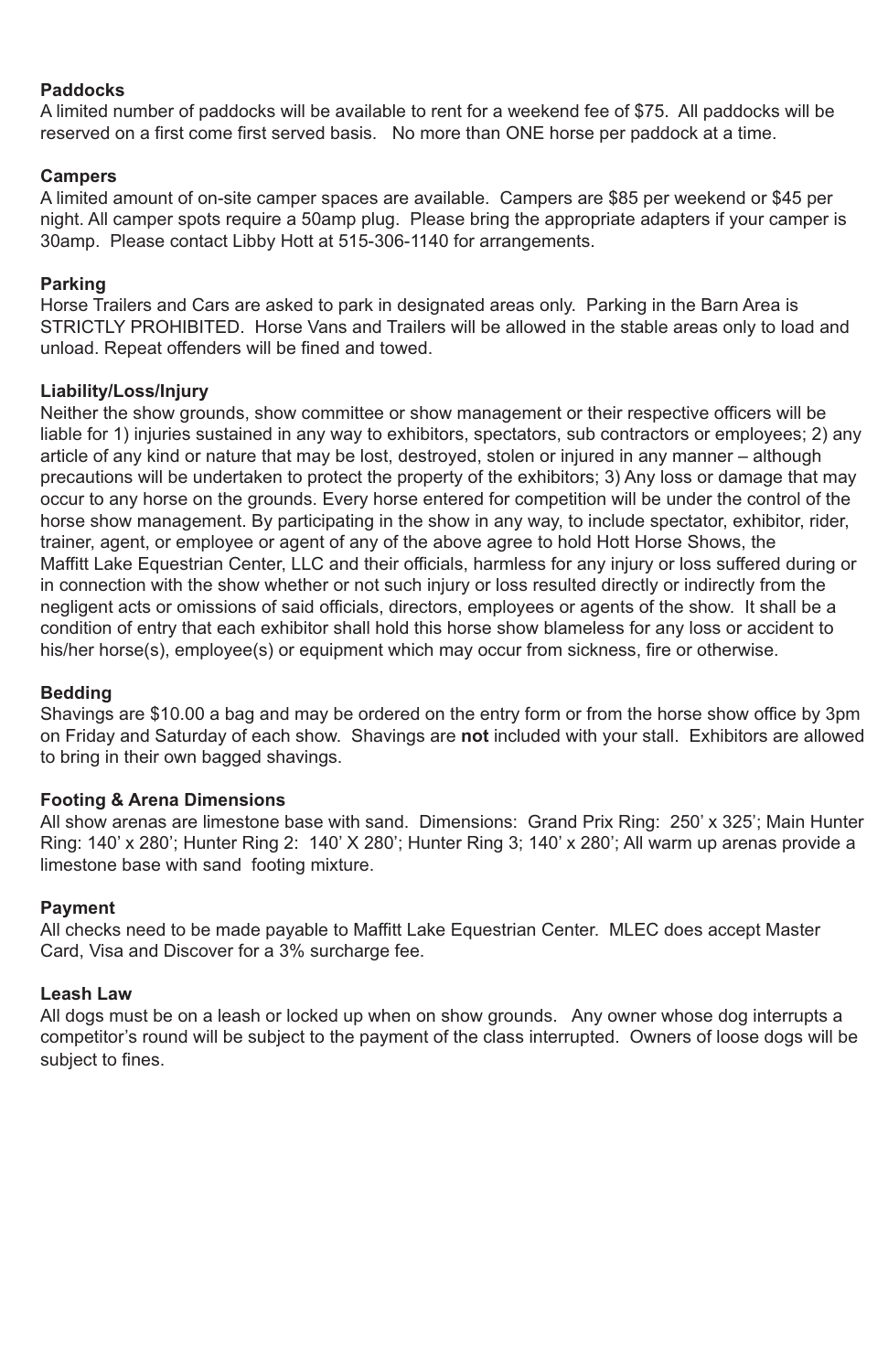## **Hunter Divisions**

Entry Fee: \$20 per class/\$55 per divison Ribbons 1-6 to be awarded in each class as well as Champion and Reserve Champion for each division.

#### **Fantasy Hunter Walk/Trot/Poles**

Open to riders in their first or second year of showing. Jumps to be set with poles on the ground. Under Saddle to be judged at the walk and trot. Fence Height: Poles on the gound

#### **1,2 Fantasy Hunter Walk/Trot Poles**

**3 Fantasy Hunter Walk/Trot U/S**

#### **Beginner Rider Cross Rails**

Open to rider in their first or second year of showing. Jumps to be set with poles on the ground. Under Saddle to be judged at the walk and trot. Fence Height: 18" Cross Rails

**4,5 Beginner Rider Cross Rails**

**6 Beginner Rider Rider U/S**

#### **Training Hunter Cross Rails**

Open to all riders. Jumps to be set as 2' x-rails. Under Saddle to be judged at the walk, trot and canter.

Fence Height: 2' Cross Rails

#### **7,8 Training Hunter Cross Rails**

#### **9 Training Hunter Cross Rails U/S**

#### **Short/Long Stirrup Hunter**

Open to all beginner riders who have not jumped over fences 2'6" or higher. Open to horses and ponies. Jumps to be set as verticals. Under saddle to be judged at the walk, trot and canter. Fence Height: 2'

#### **10,11 Short/Long Stirrup Hunter O/F 12 Short/Long Stirrup Hunter U/S**

#### **Limit Rider**

Open to all riders who have not won six (6) blue ribbons over fences 2'6" or higher in previous years of showing. Open to horses and ponies. Jumps to be set as verticals to oxers and course to be a regular hunter course. Under saddle to be judged at the walk, trot and canter. Fence Height: 2'3"

#### **13,14 Limit Rider O/F**

**15 Limit Rider U/S**

#### **Green Hunter**

Open to all horses and riders in their first two years of showing. Jumps to be set as verticals to oxers and course to be a regular hunter course. Under saddle to be judged at the walk, trot and canter. Fence Height: 2'3"

# **16,17 Green Hunter O/F**

**18 Green Hunter U/S**

#### **Child/Adult Hunter**

Open to all Junior and Amateur Riders. Jumps to be set as verticals to oxers and course to be a regular hunter course. Under saddle to be judged at the walk, trot and canter. Fence Height: 2'6"

**19,20 Child/Adult Hunter O/F**

**21 Child/Adult Hunter U/S**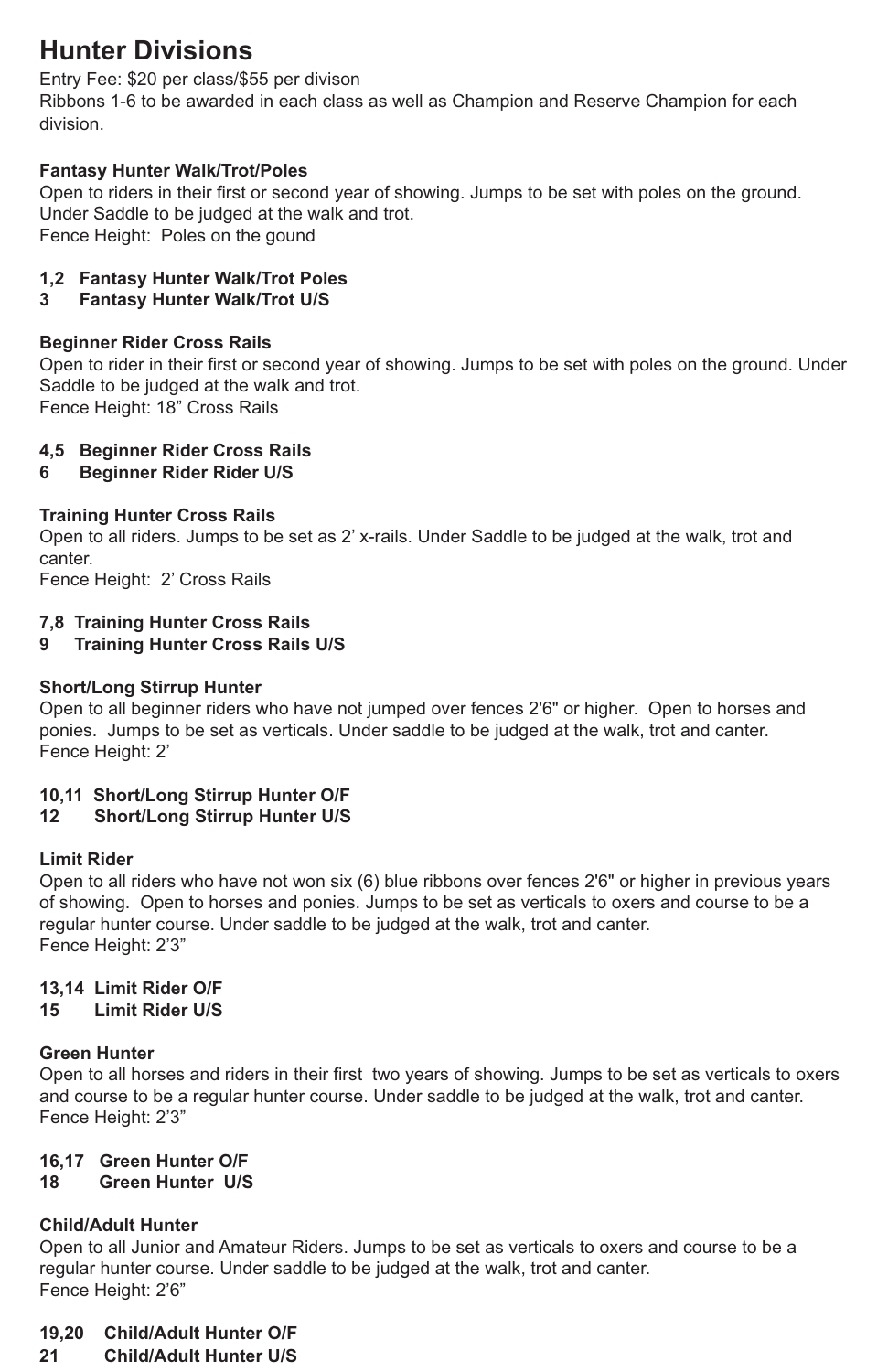#### **Low Hunter**

Open to all riders and horses. Jumps to be set as verticals to oxers and course to be a regular hunter course. Under saddle to be judged at the walk, trot and canter. Fence Height: 2'6"

# **22,23 Low Hunter O/F**

#### **24 Low Hunter U/S**

#### **Modified Hunter**

Open to all horses and riders. Jumps to be set as verticals to oxers and course to be set as a regular hunter course. Under saddle to be judged at the walk, trot and canter. Fence Height: 2'9"

#### **25,26 Modifed Hunter O/F**

#### **27 Modified Hunter U/S**

#### **Open Working Hunter**

Open to all horses. Jumps to be set as verticals to oxers and course to be set as a regular hunter course. Under saddle to be judged at the walk, trot and canter. Fence Height: 3'

# **28,29 Open Working Hunter O/F**

**30 Open Working Hunter U/S**

#### **Equitation Classes**

Entry Fee: \$20 per class/\$55 per divison Ribbons 1-6 to be awarded in each class as well as Champion and Reserve Champion for each division.

#### **Leadline Equitation**

#### **120 Leadline Equitation Flat**

#### **Walk/Trot Equitation**

Open to riders in their first or second year of showing. Jumps to be set with poles on the ground. Flat class to be judged at the walk and trot. Fence Height: Poles on the gound

# **122,123 Walk/Trot Equitation Poles**

#### **124 Walk/Trot Equitation Flat**

#### **Beginner Equitation**

Open to rider in their first or second year of showing. Jumps to be set with poles on the ground. Flat class to be judged at the walk and trot. Fence Height: 18" Cross Rails

#### **125,126 Beginner Equitation Cross Rails 127 Beginner Equitation Flat**

#### **Short/Long Stirrup Equitation**

Open to all beginner riders who have not jumped over fences 2'6" or higher. Open to horses and ponies. Jumps to be set as verticals. Under saddle to be judged at the walk, trot and canter. Fence Height: 2'

#### **128,129 Short/Long Stirrup Equitation O/F 2'**

**130 Short/Long Stirrup Equitation Flat**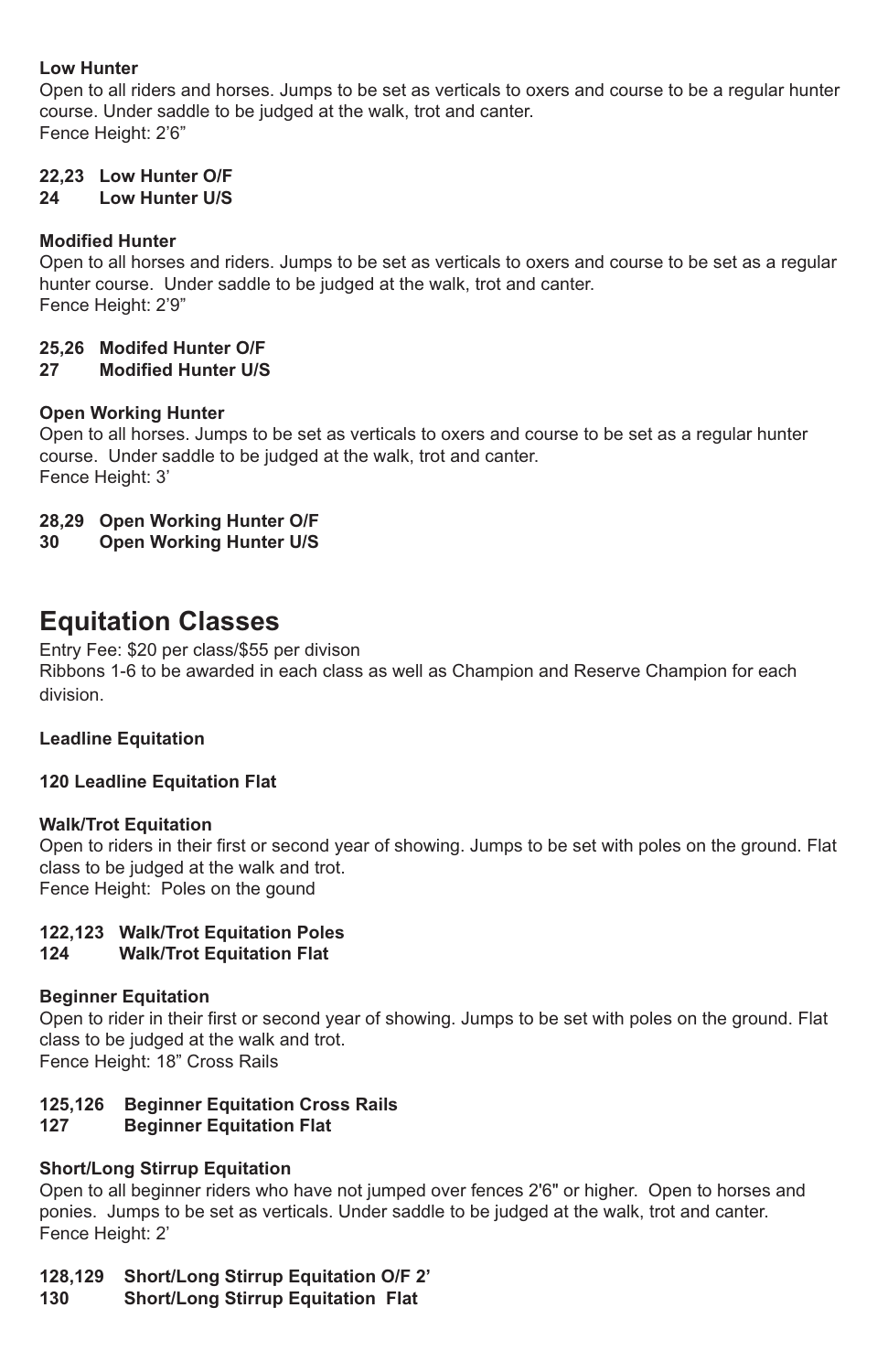#### **Limit Equitation**

Open to all riders who have not won six (6) blue ribbons over fences 2'6" or higher. Open to horses and ponies. Jumps to be set as verticals to oxers and course to be a regular Equitation course. Flat class to be judged at the walk, trot and canter.

Fence Height: 2'3"

# **131,132 Limit Equitation O/F**

#### **133 Limit Equitation Flat**

#### **Child/Adult Equitation**

Open to all Junior and Amateur Riders. Jumps to be set as verticals to oxers and course to be a regular Equitation course. Flat class to be judged at the walk, trot and canter. Fence Height: 2'6"

#### **134,135 Child/Adult Equitation O/F 136 Child/Adult Equitation Flat**

#### **Advanced Equitation**

Open to all Riders. Jumps to be set as verticals to oxers and course to be a regular Equitation course. Flat class to be judged at the walk, trot and canter. Fence Height: 3'

**137,138 Advanced Equitation O/F 3'**

**139 Advanced Equitation Flat**

#### **Medal Classes**

Entry Fee: \$25

#### **INHJA Mini-Medal**

Jumps to be set as a regular medal course. Top four riders to test on the flat. Fence Height: 2'3"

#### **150 INHJA Mini-Medal**

#### **INHJA Medal**

Jumps to be set as a regular medal course. Top four riders to test on the flat. Fence Height: 2'9"

**151 INHJA Medal**

#### **Special Hunter Class**

Entry Fee: \$50

#### **\$500 Maffitt Lake Farms Hunter Derby**

Open to all horses & riders that have shown in two over fence classes in their respective sections. Two Round Classic where both rounds are numerically scored. Second round course to consist of ten jumping efforts (verticals to oxers) and includes the top six horses from Round One to compete in reverse order upon qualifying. *(Fantasy Show Finale only. Must have 6 entries to offer prize money. Ribbons 1-6. Prize Money 1st:50%, 2nd 30%, 3rd 20%)* Fence Height: 2'6"

#### **100 \$500 Maffitt Lake Farms Hunter Derby (Fantasy Show V)**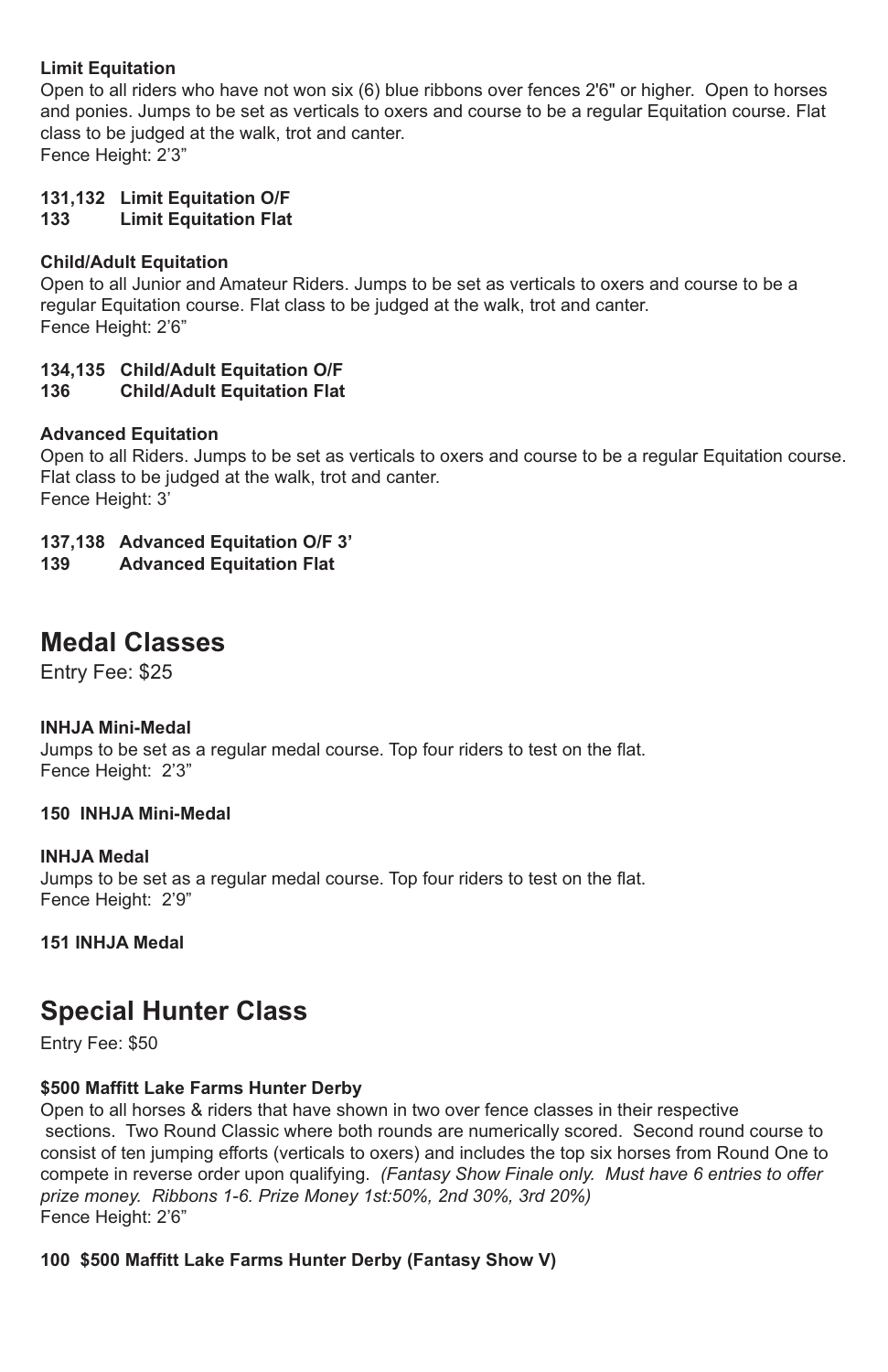#### **Jumper Divisions**

Entry Fee: \$20 per class/\$55 per divison Ribbons 1-6 to be awarded in each class as well as Champion and Reserve Champion for each division. Table II, 2b = Jump off round if first round is clean

Table II, 2.1 = No jump off - timed first round

#### **.65m Cross Rail Jumper**

*(For Starter Combined Riders - Class 198)* Open to all riders. Jumps to be set as x-rails. Fence Height: 2" or .65m

**196 .65m Jumper ( Table II, 2b) 197 .65m Jumper ( Table II, 2b) 198 .65m Jumper ( Table II, 2c)**

**0.75m Beginner Jumper**

*(For Beginner Novice Combined Riders - Class 201)* Open to all riders. Fence Height: 2'5 or 0.75m

**199 .75m Jumper ( Table II, 2b) 200 .75m Jumper ( Table II, 2b) 201 .75m Jumper ( Table II, 2c)**

**.85m Hopeful Jumper** Open to all Junior and Adult Amateur Riders. Fence Height: 2'9" or 0.85m

**202 .85m Jumper ( Table II, 2b) 203 .85m Jumper ( Table II, 2b) 204 .85m Jumper ( Table II, 2c)**

**.95m Modified Open Jumper**

Open to all horses and ponies. Fence Height: 3'1" or 0.95

**205 .95m Jumper ( Table II, 2b) 206 .95m Jumper ( Table II, 2b) 207 .95m Jumper ( Table II, 2.1)**

**1.00m Open Jumper** *(For Training Level Combined Riders - Class 210)* Open to all riders. Fence Height: 3'3" or 1.00m

**208 1.0m Open Jumper ( Table II, 2b) 209 1.0m Open Jumper ( Table II, 2b) 210 1.0m Open Jumper ( Table II, 2.1)**

**1.05m Maffitt Lake Jumper** *(For Preliminary Level Combined Riders - Class 213)* Open to all riders. Fence Height 3'5" or 1.05m

**211 1.05m Open Jumper ( Table II, 2b) 212 1.05m Open Jumper (Table II, 2b) 213 1.05m Open Jumper (Table II 2.1)**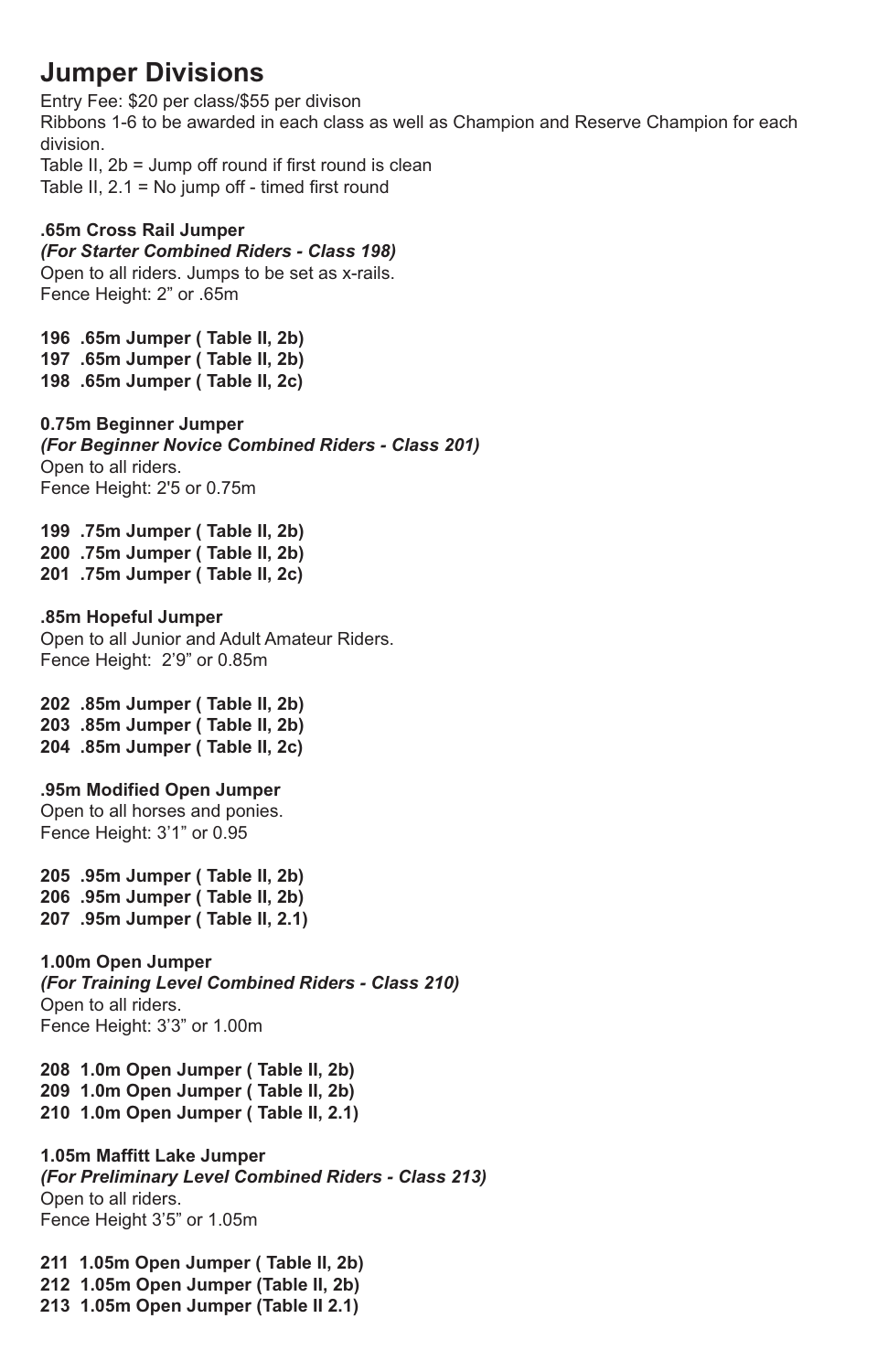#### **Dressage Classes Entry Fee: \$25 per Dressage Class**

- In-Hand Open (JR/YR, AA, Open) USDF Intro Test A (JR/YR, AA, Open) USDF Intro Test B (JR/YR, AA, Open) USDF Intro Test C (JR/YR, AA, Open)
- USDF Training Level Test 1 (JR/YR, AA, Open)
- USDF Training Level Test 2 (JR/YR, AA, Open)
- USDF Training Level Test 3 (JR/YR, AA, Open)
- USDF First Level Test 1(JR/YR, AA, Open)
- USDF First Level Test 2 (JR/YR, AA, Open)
- USDF First Level Test 3 (JR/YR, AA, Open)
- USDF Second Level Test 1(JR/YR, AA, Open)
- USDF Second Level Test 2 (JR/YR, AA, Open)
- USDF Second Level Test 3 (JR/YR, AA, Open)
- USDF Third Level Test 1(JR/YR, AA, Open)
- USDF Third Level Test 2 (JR/YR, AA, Open)
- USDF Third Level Test 3 (JR/YR, AA, Open) USDF Fourth Level Test 1 (JR/YR, AA, Open)
- USDF Fourth Level Test 2 (JR/YR, AA, Open)
- 
- USDF Fourth Level Test 3 (JR/YR, AA, Open)
- Intro Level Western Dressage Test 1 (JR/YR, AA, Open)
- 320 Intro Level Western Dressage Test 2 (JR/YR, AA, Open)<br>321 Intro Level Western Dressage Test 3 (JR/YR, AA, Open)
- 321 Intro Level Western Dressage Test 3 (JR/YR, AA, Open)<br>322 Intro Level Western Dressage Test 4 (JR/YR, AA, Open)
- Intro Level Western Dressage Test 4 (JR/YR, AA, Open) Basic Level Western Dressage Test 1 (JR/YR, AA, Open)
- 
- Basic Level Western Dressage Test 2 (JR/YR, AA, Open) Basic Level Western Dressage Test 3 (JR/YR, AA, Open)
- Basic Level Western Dressage Test 4 (JR/YR, AA, Open)
- First Level Western Dressage Test 1 (JR/YR, AA, Open)
- First Level Western Dressage Test 2 (JR/YR, AA, Open)
- First Level Western Dressage Test 3 (JR/YR, AA, Open)
- First Level Western Dressage Test 4 (JR/YR, AA, Open)
- Second Level Western Dressage Test 1 (JR/YR, AA, Open)
- Second Level Western Dressage Test 2 (JR/YR, AA, Open) Second Level Western Dressage Test 3 (JR/YR, AA, Open)
- Second Level Western Dressage Test 4 (JR/YR, AA, Open)

(Western Dressage tests may be found on www.westerndressageassociation.org

#### **Combined Training Classes(Sundays Only) Entry Fee: \$40**

#### **Dressage Class Number**

| 335 | Combined - Pre-Beginner Novice: BN Test A/Jumps up to 2'    |
|-----|-------------------------------------------------------------|
| 336 | Combined - Pre-Beginner Novice: BN Test B/Jumps up to 2'    |
| 337 | Combined - Beginner Novice: BN Test A/Jumps up to 2'6"      |
| 338 | Combined - Beginner Novice: BN Test B/Jumps up to 2'6"      |
| 339 | Combined - Novice: Novice Test A/Jumps up to 3'             |
| 340 | Combined - Novice: Novice Test B/Jumps up to 3'             |
| 341 | Combined - Training: Training Test A/Jumps up to 3'3"       |
| 342 | Combined - Training: Training Test B/Jumps up to 3'3"       |
| 343 | Combined - Preliminary" Preliminary Test A/Jumps up to 3'6" |
| 344 | Combined - Preliminary" Preliminary Test B/Iumns up to 3'6" |

Combined - Preliminary" Preliminary Test B/Jumps up to 3'6"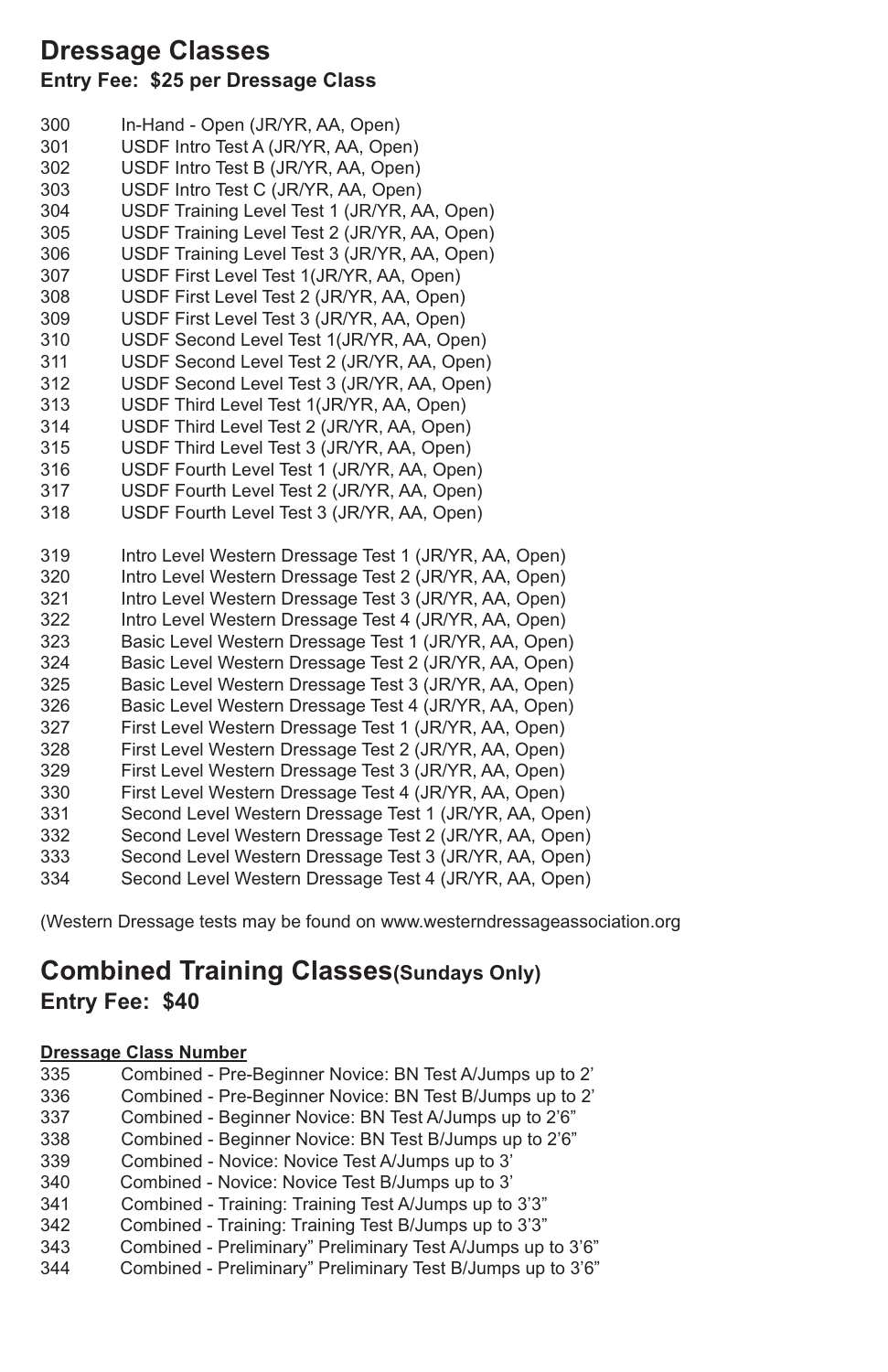### **Directions**

Directions to Maffitt Lake Equestrian Center 3297 105th Street Cumming, Iowa 50061

#### *Trailer/Camper Entrance From North*

I-35 South through Des Moines. Exit 65 for Cumming/Norwalk. Turn right/west on the Cumming Road and travel 1.5 miles. Turn right/north on Woodland

Avenue (Street sign is on south side of Cumming Road). Travel 1.5 miles north on Woodland Avenue. Entrance to facility is on the north corner of 105th Street and Woodland Avenue.

io

#### *Trailer/Camper Entrance From South*

I-35 North. Exit 65 for Cumming/Norwalk. Turn left/west on the Cumming Road and travel 1.5 miles. Turn right/north on Woodland Avenue (Street sign is on south side of Cumming Road). Travel 1.5 miles north on Woodland Avenue. Entrance to facility is on the north corner of 105th Street and Woodland Avenue.

#### **Contact Information**

#### *www.maffittlakeequestriancenter.com*

Timmy Hott 352-895-1701 hotthorseshows@gmail.com Libby Hott 515-306-1140 libbyhott@gmail.com 515-778-1147 mgajwf@aol.com Anne Sushko 563- 580-0510 gandasushko@hotmail.com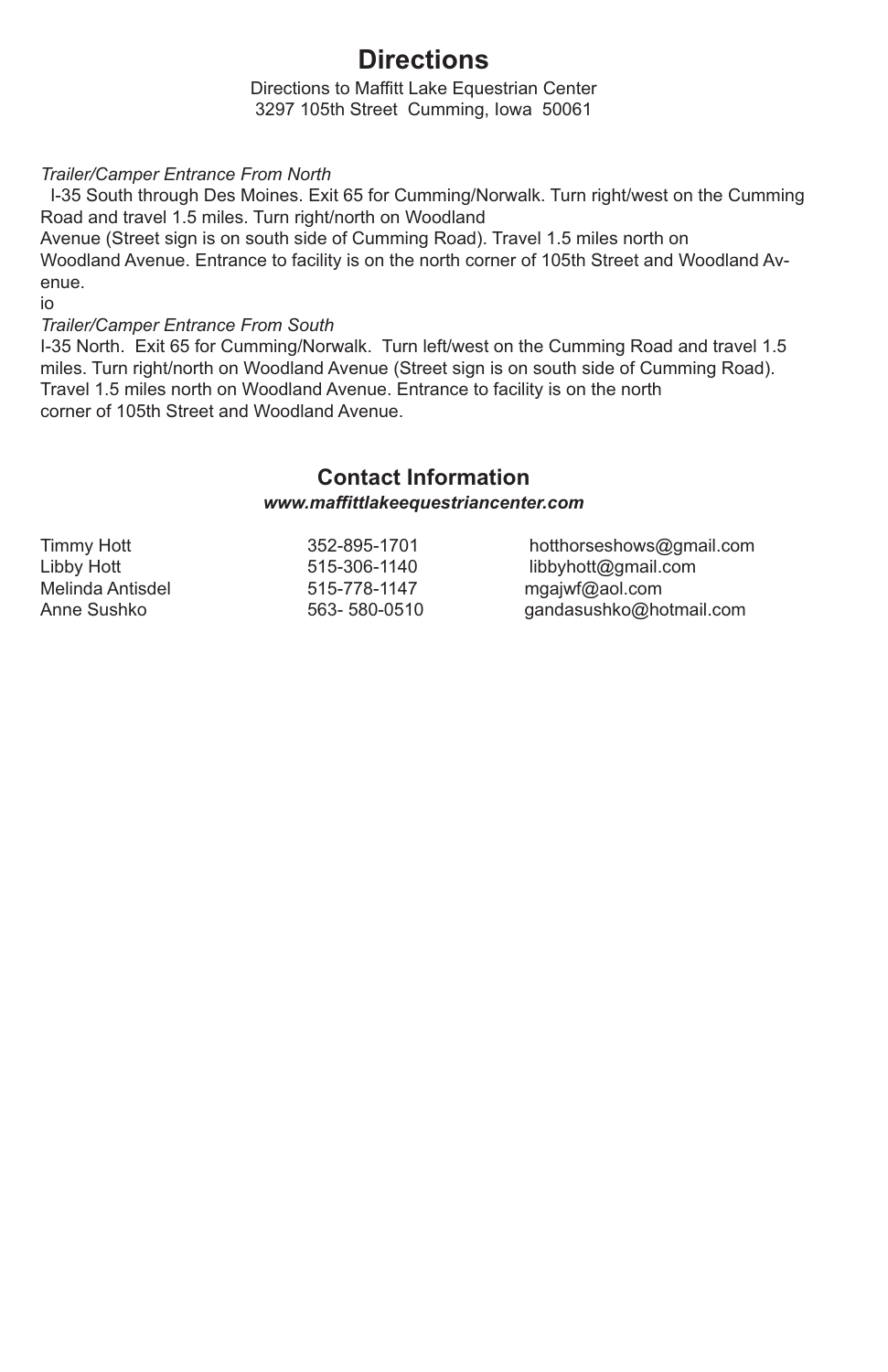# **Fantasy Horse Shows 2022 To**

|                                              | <b>Saturday (1 Day Horse Show)</b>                                                                                                                                                                                                                                                                                                                                                                                                                                                                                                                                                                                                                                                                                                                                                                                                                                                                                                                                                                                                                                                                                                                                                                                                                                                                                                                                                        |
|----------------------------------------------|-------------------------------------------------------------------------------------------------------------------------------------------------------------------------------------------------------------------------------------------------------------------------------------------------------------------------------------------------------------------------------------------------------------------------------------------------------------------------------------------------------------------------------------------------------------------------------------------------------------------------------------------------------------------------------------------------------------------------------------------------------------------------------------------------------------------------------------------------------------------------------------------------------------------------------------------------------------------------------------------------------------------------------------------------------------------------------------------------------------------------------------------------------------------------------------------------------------------------------------------------------------------------------------------------------------------------------------------------------------------------------------------|
| <b>Hunter Ring</b><br>2<br>9:00am            | 120<br><b>Leadline Equitation</b><br>Fantasy Hunter Walk/Trot U/S<br>З<br>124<br><b>Walk/Trot Equitation Flat</b><br>1,2<br><b>Fantasy Hunter Walk/Trot Poles</b><br>122,123<br><b>Walk/Trot Equitation Poles</b><br>Beginner Rider U/S<br>6<br>127<br><b>Beginner Equitation Flat</b><br>4,5<br>Beginner Rider Cross Rails<br>125, 126 Beginner Equitation Cross Rails<br>7,8<br>Training Hunter Cross Rails 2'<br>9<br>Training Hunter U/S<br>12<br>Short/Long Stirrup Hunter U/S<br>130<br>Short/Long Stirrup Equitation Flat<br>10, 11<br>Short/Long Stirrup Hunter 2'<br>128,129<br>Short/Long Stirrup Equitation O/F 2'<br>15<br>Limit Hunter U/S<br>133<br><b>Limit Equitation Flat</b><br>13,14<br>Limit Rider O/F 2'3"<br>131,132 Limit Equitation O/F 2'3"<br>150<br>Mini INHJA Medal<br>16,17<br>Green Hunter 2'3"<br>18<br>Green Hunter U/S<br>21<br>Child/Adult Hunter U/S<br>136<br><b>Child/Adult Equitation Flat</b><br>19,20<br>Child/Adult Hunter 2'6"<br>134,135<br>Child/Adult Equitation O/F 2'6"<br>22,23<br>Low Hunter 2'6"<br>24<br>Low Hunter U/S<br>27<br>Modified Hunter U/S<br>25,26<br>Modified Hunter O/F 2'9"<br>151<br>INHJA Medal 2'9"<br>28,29<br>Open Working Hunter 3'<br>30<br>Open Working Hunter U/S<br>139<br><b>Advanced Equitation Flat</b><br>137,138 Advanced Equitation O/F 3'<br>100 \$500 Maffitt Lake Farms Hunter Derby (Fantasy Show V) |
| <b>Main Hunter</b><br><b>Ring</b><br>11:00am | 196,197,198<br>0.65m Cross Rail Jumpers<br>199,200,201<br>0.75m Beginner Jumpers<br>202,203,204<br>0.85m Hopeful Jumpers<br>205,206,207<br>0.95m Modifed Jumpers<br>1.00m Open Jumper<br>208,209,210<br>1.05m Maffitt Lake Jumper<br>211,212,213                                                                                                                                                                                                                                                                                                                                                                                                                                                                                                                                                                                                                                                                                                                                                                                                                                                                                                                                                                                                                                                                                                                                          |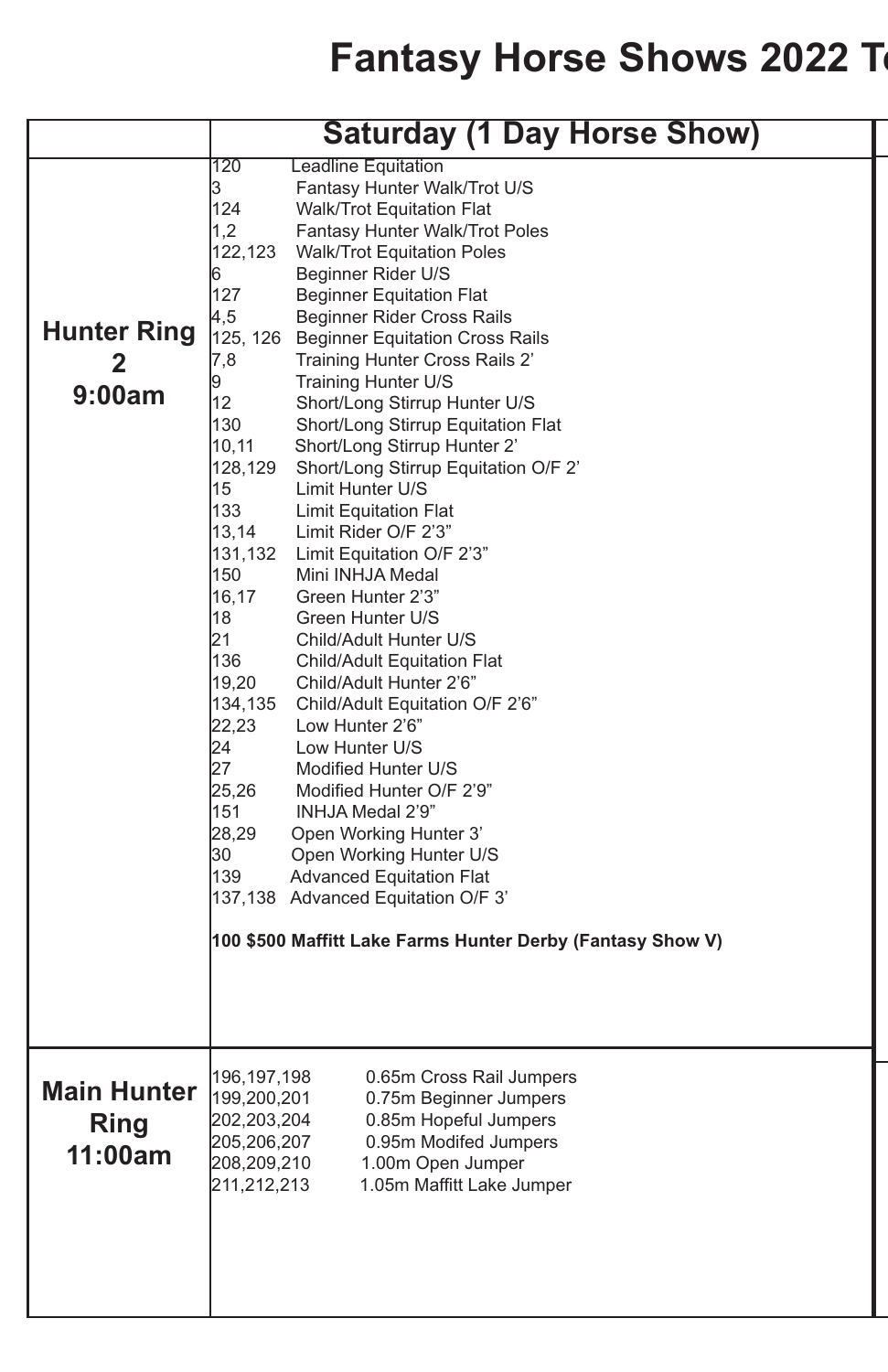# **entative H/J Show Schedule**

|                                                | <b>Sunday (1 Day Horse Show)</b>                                                                                                                                                                                                                                                                                                                                                                                                                                                                                                                                                                                                                                                                                                                                                                                                                                                                                                                                                                                                                                                                                                                                                                                                                                                                                |
|------------------------------------------------|-----------------------------------------------------------------------------------------------------------------------------------------------------------------------------------------------------------------------------------------------------------------------------------------------------------------------------------------------------------------------------------------------------------------------------------------------------------------------------------------------------------------------------------------------------------------------------------------------------------------------------------------------------------------------------------------------------------------------------------------------------------------------------------------------------------------------------------------------------------------------------------------------------------------------------------------------------------------------------------------------------------------------------------------------------------------------------------------------------------------------------------------------------------------------------------------------------------------------------------------------------------------------------------------------------------------|
|                                                |                                                                                                                                                                                                                                                                                                                                                                                                                                                                                                                                                                                                                                                                                                                                                                                                                                                                                                                                                                                                                                                                                                                                                                                                                                                                                                                 |
| <b>Hunter Ring</b><br>$\overline{2}$<br>9:00am | Leadline Equitation<br>120<br>Fantasy Hunter Walk/Trot U/S<br>3<br>124<br><b>Walk/Trot Equitation Flat</b><br>1,2<br>Fantasy Hunter Walk/Trot Poles<br>122,123<br><b>Walk/Trot Equitation Poles</b><br>Beginner Rider U/S<br>6<br>127<br><b>Beginner Equitation Flat</b><br>4,5<br>Beginner Rider Cross Rails<br>125, 126 Beginner Equitation Cross Rails<br>7,8<br>Training Hunter Cross Rails 2'<br>Training Hunter U/S<br>9<br>12<br>Short/Long Stirrup Hunter U/S<br>130<br>Short/Long Stirrup Equitation Flat<br>10,11<br>Short/Long Stirrup Hunter 2'<br>128,129<br>Short/Long Stirrup Equitation O/F 2'<br>15<br>Limit Hunter U/S<br>133<br><b>Limit Equitation Flat</b><br>13,14<br>Limit Rider O/F 2'3"<br>131,132<br>Limit Equitation O/F 2'3"<br>150<br>Mini INHJA Medal<br>16,17<br>Green Hunter 2'3"<br>18<br>Green Hunter U/S<br>21<br>Child/Adult Hunter U/S<br>136<br><b>Child/Adult Equitation Flat</b><br>19,20<br>Child/Adult Hunter 2'6"<br>134,135<br>Child/Adult Equitation O/F 2'6"<br>22,23<br>Low Hunter 2'6"<br>24<br>Low Hunter U/S<br>27<br>Modified Hunter U/S<br>25,26<br>Modified Hunter O/F 2'9"<br>151<br>INHJA Medal 2'9"<br>28,29<br>Open Working Hunter 3'<br>Open Working Hunter U/S<br>30<br>139<br><b>Advanced Equitation Flat</b><br>137,138 Advanced Equitation O/F 3' |
| <b>Main Hunter</b><br>Ring<br>11:00am          | 0.65m Starter Level CT<br>198.1<br>196, 197, 198<br>0.65m Cross Rail Jumpers<br>201.1<br>0.75 Beginner Novice Level CT<br>199,200,201<br>0.75m Beginner Jumpers<br>204.1<br>0.85m Novice Level CT<br>202,203,204<br>0.85m Hopeful Jumpers<br>0.95m Modifed Jumpers<br>205,206,207<br>1.0m Training Level CT<br>210.1<br>208,209,210<br>1.00m Open Jumper<br>213.1<br>1.05m Preliminary Level CT<br>1.05m Maffitt Lake Jumper<br>211,212,213                                                                                                                                                                                                                                                                                                                                                                                                                                                                                                                                                                                                                                                                                                                                                                                                                                                                     |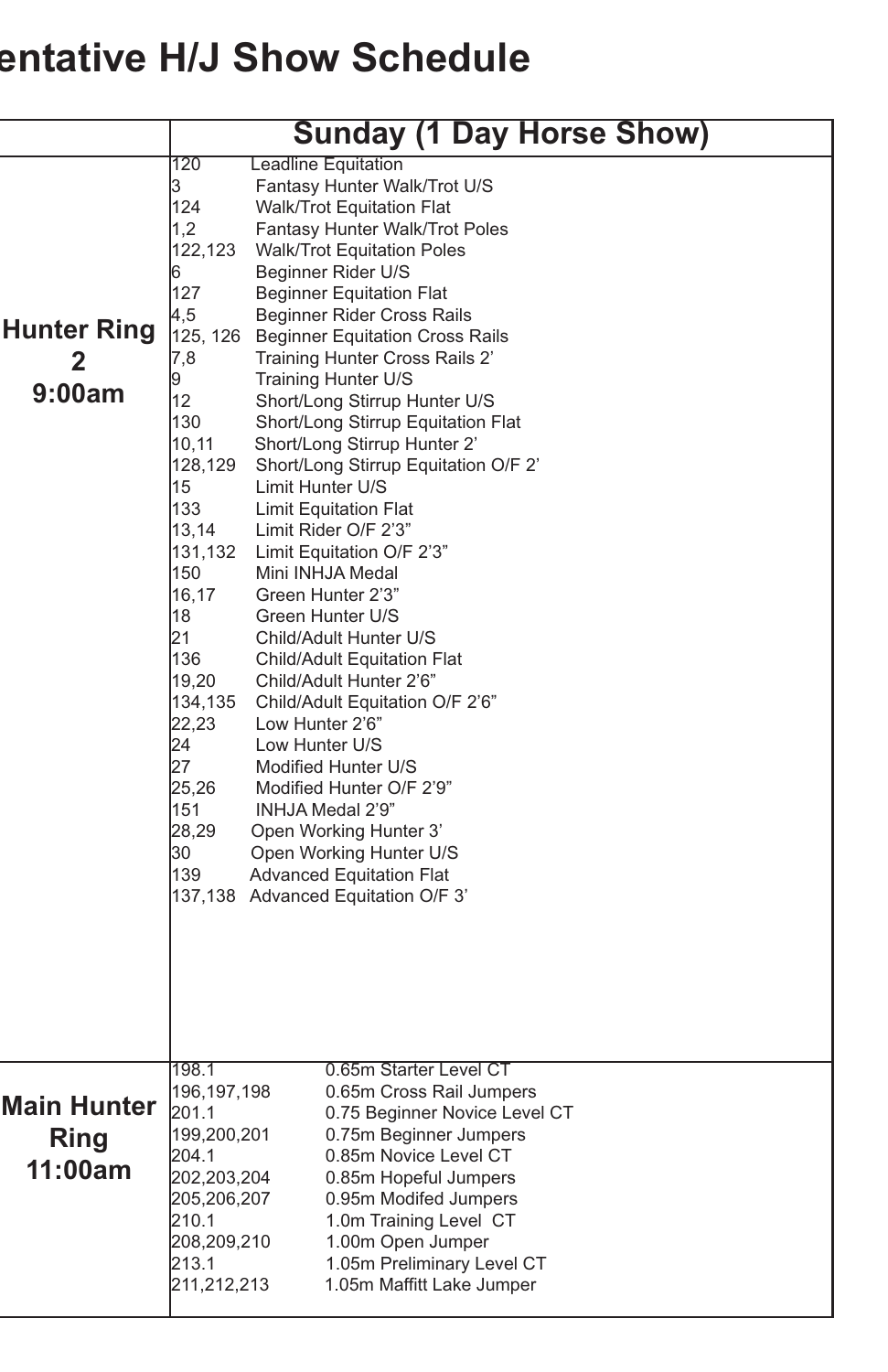

#### Make Checks Payable to : Maffitt Lake Equestrian Center, LLC (MLEC) MAIL TO: 3297 105th Street Cumming, Iowa 50061 PHONE: 515-981-1699 FAX: 515-981-1698 NO FAXED ENTRIES!!!

|                  | Name of Horse                                                |         | <b>SEX</b>                             | <b>COLOR</b>                                                   |  |
|------------------|--------------------------------------------------------------|---------|----------------------------------------|----------------------------------------------------------------|--|
|                  |                                                              |         |                                        |                                                                |  |
|                  | <b>Classes Entered</b>                                       |         | Name of Rider                          |                                                                |  |
|                  |                                                              |         |                                        |                                                                |  |
|                  |                                                              |         |                                        |                                                                |  |
| ∼<br><b>SMMC</b> | Print Name: <u>Cambridge Communication</u><br>Telephone: ( ) | TRAINER |                                        | Signature:<br>Print Name:<br>City:<br>Telephone: ()<br>E-Mail: |  |
| #<br>RIDER       |                                                              | ARENT   | Signature:<br>Telephone: ()<br>E-Mail: | Print Name:<br>City:                                           |  |

#### Federation release, assumption of risk, Waiver, and indemnification This document waives important legal rights. read it carefully before signing.

I AGREE in consideration for my participation in this Competition to the following:

I AGREE that the "Competition" as used herein includes the Competition Management, as well as all of their officials, officers, directors, employees, agents, personnel, and volunteers.

I AGREE that I choose to participate voluntarily in the Competition with my horse, as a rider, driver, handler, vaulter, longeur, lessee, own parent or guardian of a junior exhibitor. I am fully aware and acknowledge that horse sports and the Competition involve inherent danger I AGREE to hold harmless and release the Competition from all claims for money damages or otherwise for any Harm to me or my horse gence of theFederation or the Competition.

I AGREE to indemnify (that is, to pay any losses, damages, or costs incurred by) the Federation and the Competition and to hold them ha the Competition. If I am a parent or guardian of a junior exhibitor, I consent to the child's participation and AGREE to all of the above pr ing and abilities to safely compete in this competition.

BY SIGNING ABOVE, I AGREE to be bound by all terms and provisions of this entry blank and all terms and provisions of this Prize I force and effect as if I affixed my signature by my own hand. BOD Effective 12/1/13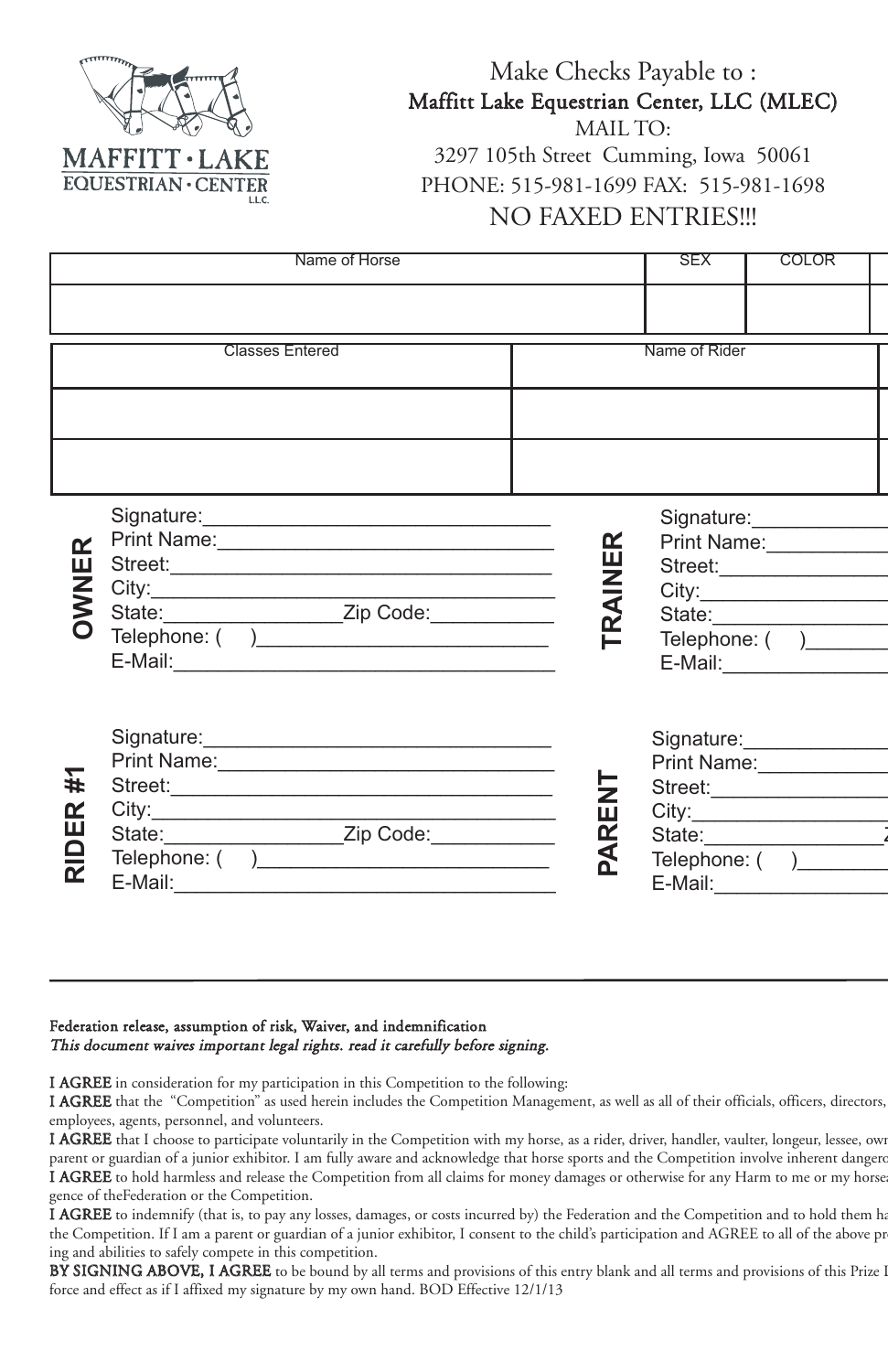# 2022 FANTASY SCHOOLING SHOW Hunter/Jumper Entry Form Saturday/Sunday (circle one or both) I II III IV V VI

| <b>HEIGHT</b><br><b>AGE</b>              | Please stable with: (Trainer's Name)                                                                                                                                                                                                                                                                                                                                       |                                                        |
|------------------------------------------|----------------------------------------------------------------------------------------------------------------------------------------------------------------------------------------------------------------------------------------------------------------------------------------------------------------------------------------------------------------------------|--------------------------------------------------------|
| <b>INHJA</b> Member<br>Age<br>$Y$ or $N$ | Circle One:                                                                                                                                                                                                                                                                                                                                                                |                                                        |
|                                          | <b>AMEX</b><br><b>VISA</b><br><b>DISC</b><br>MC                                                                                                                                                                                                                                                                                                                            | 3% Charge for CC's                                     |
|                                          |                                                                                                                                                                                                                                                                                                                                                                            |                                                        |
| Zip Code:                                | EXP.<br>CVC#<br>Cardholder's Name as it Appears on Card<br>Signature                                                                                                                                                                                                                                                                                                       | Month/Year                                             |
|                                          | Street/P.O. Box                                                                                                                                                                                                                                                                                                                                                            | City/State/Zip                                         |
| Zip Code:                                | Stall Fee @ \$35 per DAY or \$90 (Fri-Sun)<br>Bedding @ \$10.00<br>Office Fee @ \$15<br>Weekend Paddock Fee @ \$75<br>Non Showing Horse Fee \$25<br>Grounds Fee for Non Stabled Horse @ \$25<br>Sponsorship Camper Parking @ \$40 per night<br>Late Fee (Entries not in by Friday) @ \$10<br>Fantasy Shows Year End Membership Fee @\$25<br>(Membership is a one time fee) | $\overline{a}$<br><u>.</u><br>$\overline{\phantom{a}}$ |

ner, agent, coach,trainer, or as

p ous risks of accident, loss,and serious bodily injury including broken bones, head injuries, trauma, pain, suffering, or death. ("Harm"). and for any Harm of any nature caused by me or my horse to others, even if the Harm arises or results, directly or indirectly, from the negli-

armless with respect to claims forHarm to me or my horse, and for claims made by others for any Harm caused by me or my horse while at t ovisions and AGREE to assume all of the obligations of this Release on the child's behalf I represent that I have the requisite training, coach-

List. If I am signing and submitting this Agreement electronically, I acknowledge that my electronic signature shall have the same validity,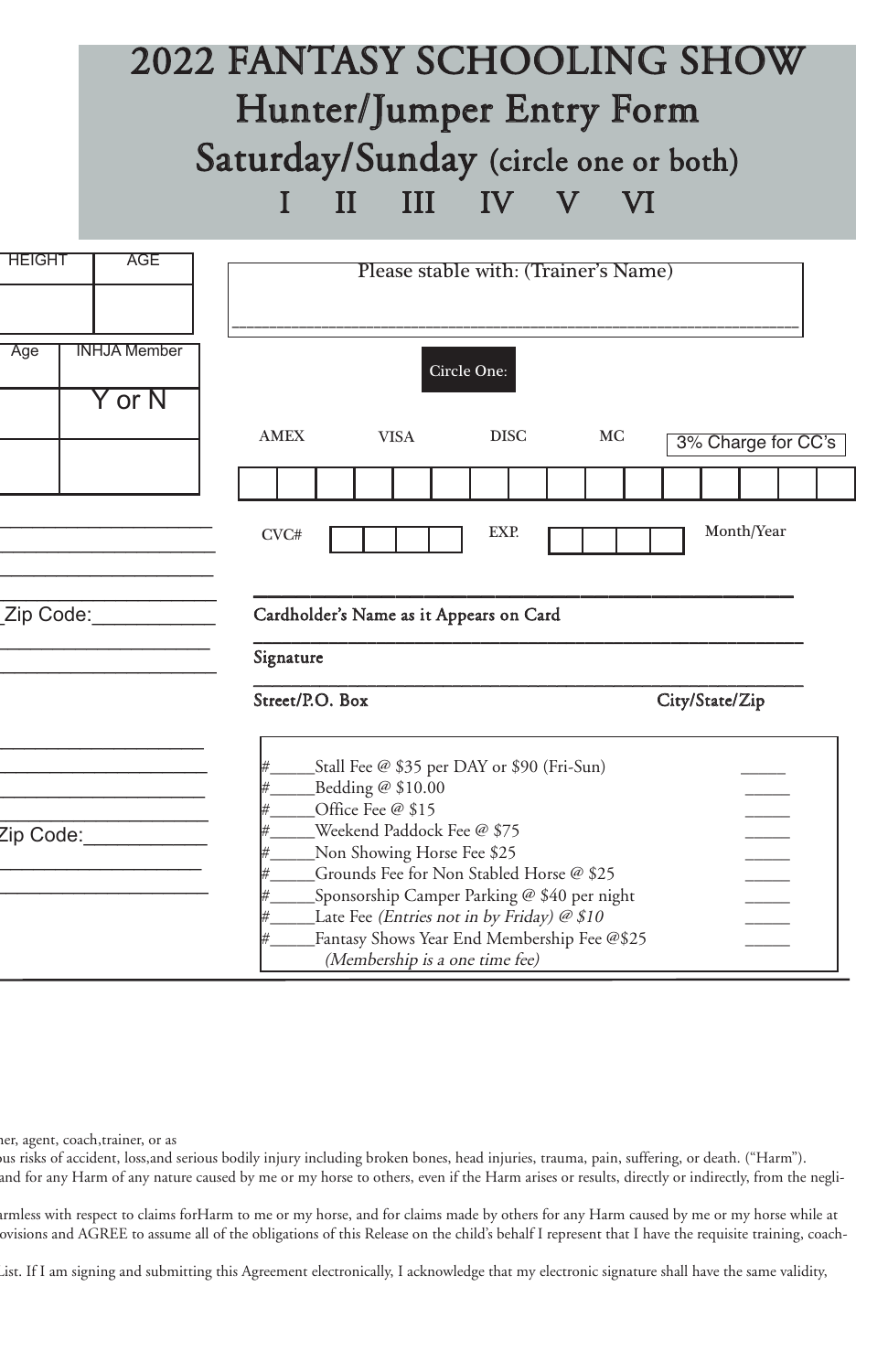| 2022                                    |                  |                                |                                    |                              |                                         |                           | Official Use Only<br>BRIDLE # |          |
|-----------------------------------------|------------------|--------------------------------|------------------------------------|------------------------------|-----------------------------------------|---------------------------|-------------------------------|----------|
| <b>COMPETITION NAME</b>                 |                  |                                |                                    | <b>COMPETITION DATES</b>     |                                         |                           |                               |          |
|                                         | NAME OF HORSE    |                                | PREVIOUS NAME (IF ANY)             |                              | USEF#                                   | USDF#                     |                               | For SALE |
|                                         |                  |                                |                                    |                              |                                         |                           |                               |          |
| <b>SEX</b><br>BREED                     | HEIGHT           |                                | COLOR COGGINS DATE (ENCLOSED COPY) |                              | SIRE                                    |                           | DAM                           |          |
|                                         |                  |                                |                                    |                              |                                         |                           |                               |          |
| DAM'S SIRE                              | COUNTRY OF BIRTH | YEAR OF BIRTH                  | <b>BREEDER</b>                     |                              | FEI/PASSPORT#                           |                           | GROOM                         |          |
| <b>RIDER/HANDLER</b>                    |                  |                                |                                    | <b>DIVISION</b><br>CLASS No. |                                         | <b>CLASS DESCRIPTION</b>  | QUAL Y/N                      | FEES     |
| USEF#                                   | USDF#            | FEI/LOCAL#                     |                                    |                              |                                         |                           |                               |          |
| ADDRESS                                 |                  |                                |                                    |                              |                                         |                           |                               |          |
| $C\text{Tr}\sqrt{S}\text{T}/\text{ZIP}$ |                  |                                |                                    |                              |                                         |                           |                               |          |
| CELL PHONE                              |                  | <b>JR/YOUNG RIDER BIRTHDAY</b> |                                    |                              |                                         |                           |                               |          |
| EMAIL ADDRESS                           |                  |                                |                                    |                              |                                         |                           |                               |          |
| RIDER CITIZENSHIP (IF NOT USA)          |                  |                                |                                    |                              |                                         |                           |                               |          |
| RIDER STATUS (GROLE ONE).               | <b>JRYYG</b>     | ₹                              | OPEN                               |                              |                                         |                           |                               |          |
| <b>OWNER</b>                            |                  |                                |                                    |                              |                                         |                           |                               |          |
| USEF#                                   | uspr#            | LOCAL#                         |                                    |                              | SUBTOTAL CLASS FEES AND QUALIFYING FEES |                           |                               |          |
| ADDRESS                                 |                  |                                |                                    | USEF Show Pass FEES          |                                         | <b>S45</b> PER NON-MEMBER |                               |          |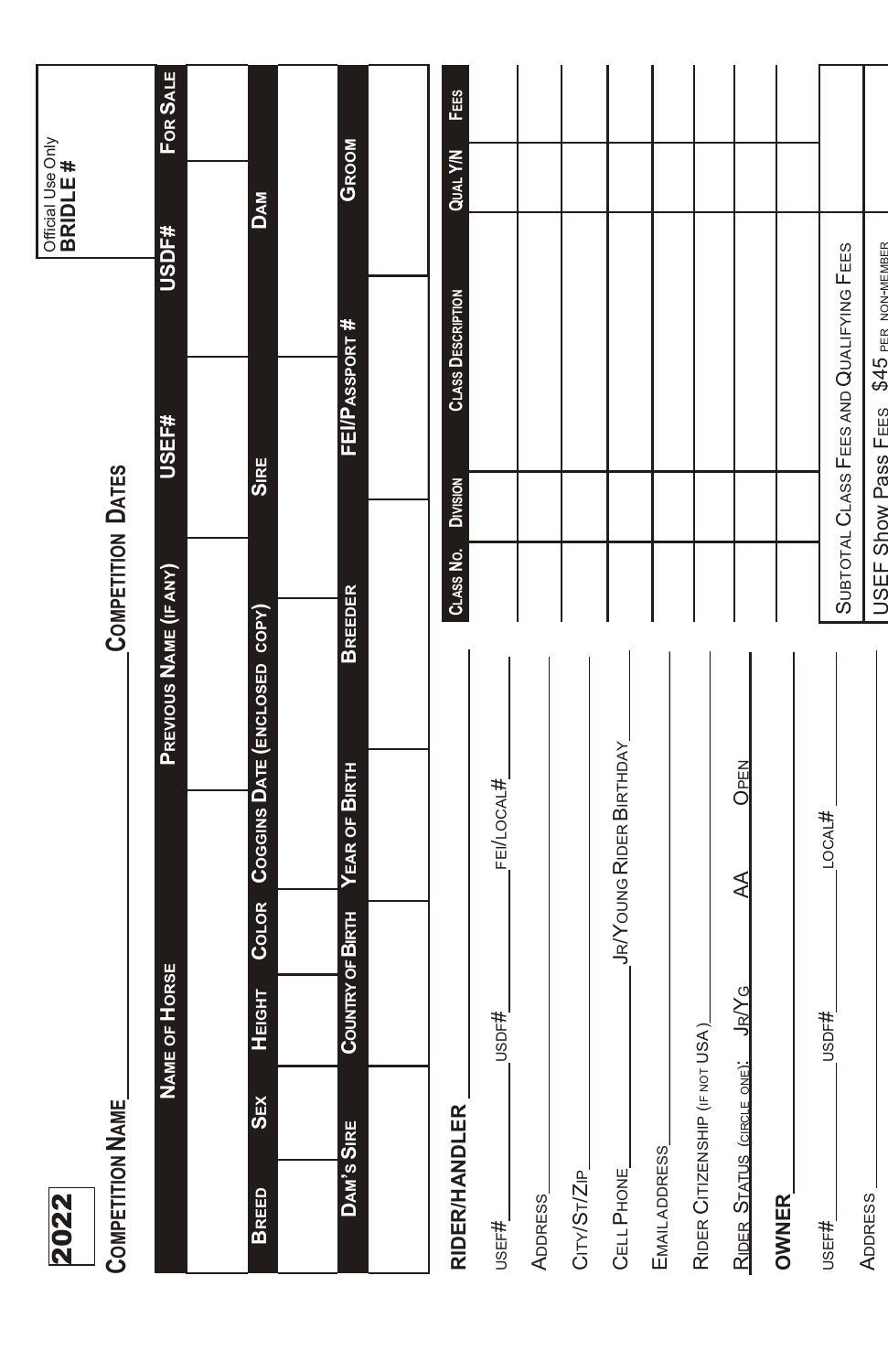| C <sub>ITY</sub> /ST/ZIP                                                                                                            | USDF NON MEMBER FEE \$35 PER NON-MEMBER                |  |
|-------------------------------------------------------------------------------------------------------------------------------------|--------------------------------------------------------|--|
| CELL PHONE                                                                                                                          | OFFICE FEE AND/OR BRIDLE # FEE                         |  |
| EMAIL ADDRESS                                                                                                                       | USEF HORSE FEES                                        |  |
| OWNER CITIZENSHIP (IF NOT USA)                                                                                                      | \$8 USEF FEE + \$15 DRug FEE = \$23.00                 |  |
|                                                                                                                                     | <b>CDI HORSE FEES</b>                                  |  |
| <b>TRAINER</b>                                                                                                                      | \$8 USEF FEE + \$ 25 DRUG FEE = \$33.00                |  |
| LOCAL#<br>$\frac{1}{4}$ and $\frac{1}{4}$<br>USEF#                                                                                  | IHP DISCIPLINE FEE (\$35 IF REQUIRED)                  |  |
| ADDRESS                                                                                                                             | <b>STALL</b><br>S <sub>TALL</sub> @ 1<br>STABLING FEES |  |
| $C\text{ITV}/S\text{T}/\text{ZIP}$                                                                                                  | /STALL<br>$S$ TALL $@$ \$<br><b>TACK STALLS</b>        |  |
| CELL PHONE                                                                                                                          | /B <sub>ALE</sub><br>BALES @ \$<br><b>BEDDING</b>      |  |
| EMAIL ADDRESS                                                                                                                       | NON COMPETING HORSE FEE                                |  |
| COACH                                                                                                                               | SPONSORSHIP                                            |  |
| LOCAL#<br>$\frac{1}{4}$<br>USEF#                                                                                                    | GROUNDS FEE OR OTHER FEES                              |  |
| <b>ADDRESS</b>                                                                                                                      | <b>OTHER</b>                                           |  |
| $Cl TY/ST/ZlP$                                                                                                                      | LATE/CHANGE/BANK CHARGES FOR CC                        |  |
| Please complete all three pages. Reverse MUST be SIGNED.                                                                            | <b>TOTAL FEES</b>                                      |  |
| Stabling Information & Special Requests: please list only ONE name/either individual or harm for entire consumeration can concerned |                                                        |  |

| iON & Special Requests: Please list only ONE name (either individual or barn) for entire group (so we can get everyone together)<br>Stabling Informat |     |          |     |               |           |     |
|-------------------------------------------------------------------------------------------------------------------------------------------------------|-----|----------|-----|---------------|-----------|-----|
| Group/Self                                                                                                                                            | Tue | Wed<br>  | Thu | $\frac{1}{2}$ | Sat   Sun | Mon |
| <b>Stalls</b>                                                                                                                                         |     |          |     |               |           |     |
| Tack Stalls                                                                                                                                           |     |          |     |               |           |     |
| Stable Group:                                                                                                                                         |     | Contact: |     |               |           |     |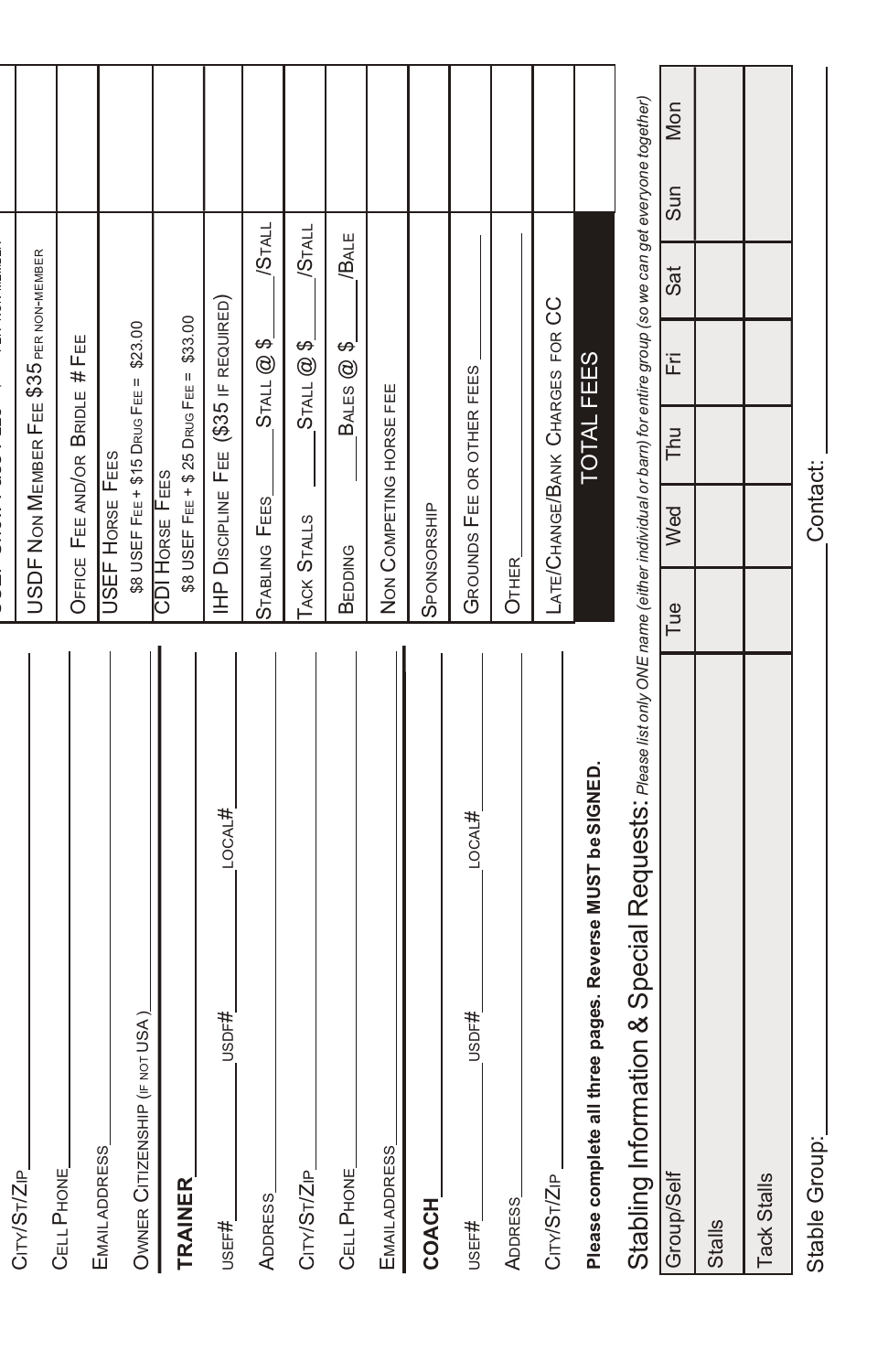

# **FEDERATION ENTRY AGREEMENT** FEDERATION ENTRY AGREEMENT

bound by the Bylaws and Rules of the Federation and of the competition. I will accept as final the decision of the Hearing Committee on any question arising bound by the Bylaws and Rules of the Federation and of the competition. I will accept as final the decision of the Hearing Committee on any question arising to jeopardize amateur status. I hereby expressly and irrevocably waive and release any rights in connection with such use, including any claim to compensation, invasion of privacy, right of publicity, or to misappropriation. The construction and application of Federation rules are governed by the laws of the State to jeopardize amateur status. I hereby expressly and irrevocably waive and release any rights in connection with such use, including any claim to compensation, invasion of privacy, right of publicity, or to misappropriation. The construction and application of Federation rules are governed by the laws of the State the Rules. I represent that I am eligible to enter and/or participate under the Rules, and every horse I am entering is eligible as entered. I also agree that as under the Rules, and agree to release and hold harmless the competition, the Federation, their officials, directors and employees for any action taken under under the Rules, and agree to release and hold harmless the competition, the Federation, their officials, directors and employees for any action taken under the Rules. I represent that I am eligible to enter and/or participate under the Rules, and every horse I am entering is eligible as entered. I also agree that as casts, broadcasts, internet, film, new media or other likenesses of me and my horse taken during the course of the competition for the promotion, coverage or benefit of the competition, sport, or the Federation. Those likenesses shall not be used to advertise a product and they may not be used in such a way as casts, broadcasts, internet, film, new media or other likenesses of me and my horse taken during the course of the competition for the promotion, coverage or benefit of the competition, sport, or the Federation. Those likenesses shall not be used to advertise a product and they may not be used in such a way as (Competition). I agree to be of The United States Equestrian Federation, Inc. (the "Federation") and the local rules of \_\_\_\_\_\_\_\_\_\_\_\_\_\_\_\_\_\_\_\_\_\_\_\_\_\_(Competition). I agree to be a condition of and in consideration of acceptance of entry, the Federation and/or the Competition may use or assign photographs, videos, audios, cable-Vaulter or Longeur and on behalf of myself and my principals, representatives, employees and agents, I agree that I am subject to the Bylaws and Rules condition of and in consideration of acceptance of entry, the Federation and/or the Competition may use or assign photographs, videos, audios, cable - By entering a Federation-licensed Competition and signing this entry blank as the Owner, Lessee, Trainer, Manager, Agent, Coach, Driver, Rider, Handler, By entering a Federation-licensed Competition and signing this entry blank as the Owner, Lessee, Trainer, Manager, Agent, Coach, Driver, Rider, Handler, Vaulter or Longeur and on behalf of myself and my principals, representatives, employees and agents, I agree that I am subject to the Bylaws and Rules of New York, and any action instituted against the Federation must be filed in New York State. See GR908.4. of New York, and any action instituted against the Federation must be filed in New York State. See GR908.4. of The United States Equestrian Federation, Inc. (the "Federation") and the local rules of

# I HAVE CAREFULLY READ THIS DOCUMENT IN ITS ENTIRETY, UNDERSTAND ALL OF ITS TERMS AND CONDITIONS, AND KNOW IT CONTAINS AN ASSUMPTION HAVE CAREFULLY READ THIS DOCUMENT IN ITS ENTIRETY, UNDERSTAND ALL OF ITS TERMS AND CONDITIONS, AND KNOW IT CONTAINS AN ASSUMPTION OF RISK, RELEASE AND WAIVER FROM LIABILITY, AS WELL AS A HOLD HARMLESS AND INDEMNIFICATION OBLIGATIONS. OF RISK, RELEASE AND WAIVER FROM LIABILITY, AS WELL AS A HOLD HARMLESS AND INDEMNIFICATION OBLIGATIONS.

tions of this Agreement in connection with my (or the minor's) participation in any USEF Event. If, despite this Agreement, I, or anyone on my behalf or the tions of this Agreement in connection with my (or the minor's) participation in any USEF Event. If, despite this Agreement, I, or anyone on my behalf or the minor's behalf, makes a claim for Liability against any of the Released Parties, I will indemnify, defend and hold harmless each of the Released Parties minor's behalf, makes a claim for Liability against any of the Released Parties, I will indemnify, defend and hold harmless each of the Released Parties By signing below, I (as the participant or as the Parent/Legal Guardian of the minor identified below) hereby accept and agree to the terms and condi-By signing below, I (as the participant or as the Parent/Legal Guardian of the minor identified below) hereby accept and agree to the terms and condifrom any such Liabilities as the result of such claim. from any such Liabilities as the result of such claim.

BY SIGNING BELOW, I AGREE to be bound by all applicable Federation Rules and all terms and provisions of this entry blank and all terms and provisions BY SIGNING BELOW, I AGREE to be bound by all applicable Federation Rules and all terms and provisions of this entry blank and all terms and provisions of this Prize List. If I am signing and submitting this Agreement electronically, I acknowledge that my electronic signature shall have the same validity, of this Prize List. If I am signing and submitting this Agreement electronically, I acknowledge that my electronic signature shall have the same validity, force and effect as if I affixed my signature hy my own hand force and effect as if I affixed my signature by my own hand.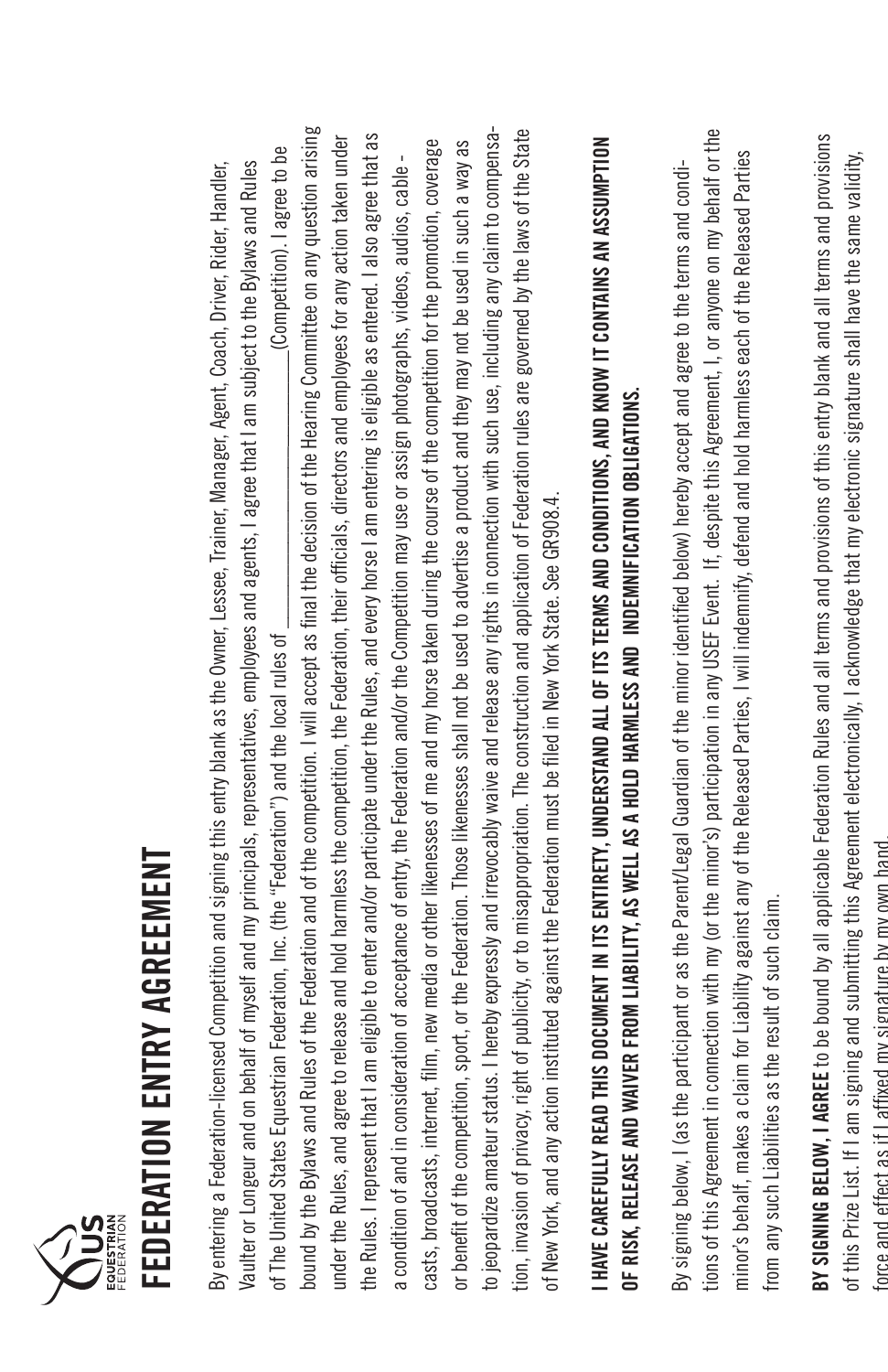| RIDER/DRIVER/HANDLER/VAULTER/LONGEUR (mandatory)                                         | <b>OWNER/AGENT</b> (mandatory) |
|------------------------------------------------------------------------------------------|--------------------------------|
| Signature:                                                                               | Signature:                     |
| Print Name:                                                                              | Print Name:                    |
| <b>TRAINER</b> (mandatory)                                                               | <b>COACH</b> (mandatory)       |
| Signature:                                                                               | Signature:                     |
| Print Name:                                                                              | Print Name:                    |
| Parent/Guardian Signature: (Required if Rider/Driver/Handler/Vaulter/Longeur is a minor) |                                |
| Print Parent//Guardian Name:                                                             | Emergency Contact Phone No.    |
| Is Rider/Driver/Vaulter a U.S. Citizen: __Yes __ No                                      |                                |
|                                                                                          |                                |

UNITED STATES EQUESTRIAN FEDERATION : 4001 WING COMMANDER WAY : LEXINGTON, KY 40511 : 859.258.2472 : FAX 859.231.6662 : USEF.ORG UNITED STATES EQUESTRIAN FEDERATION : 4001 WING COMMANDER WAY : LEXINGTON, KY 40511 : 859.258.2472 : FAX 859.231.6662 : USEF.ORG